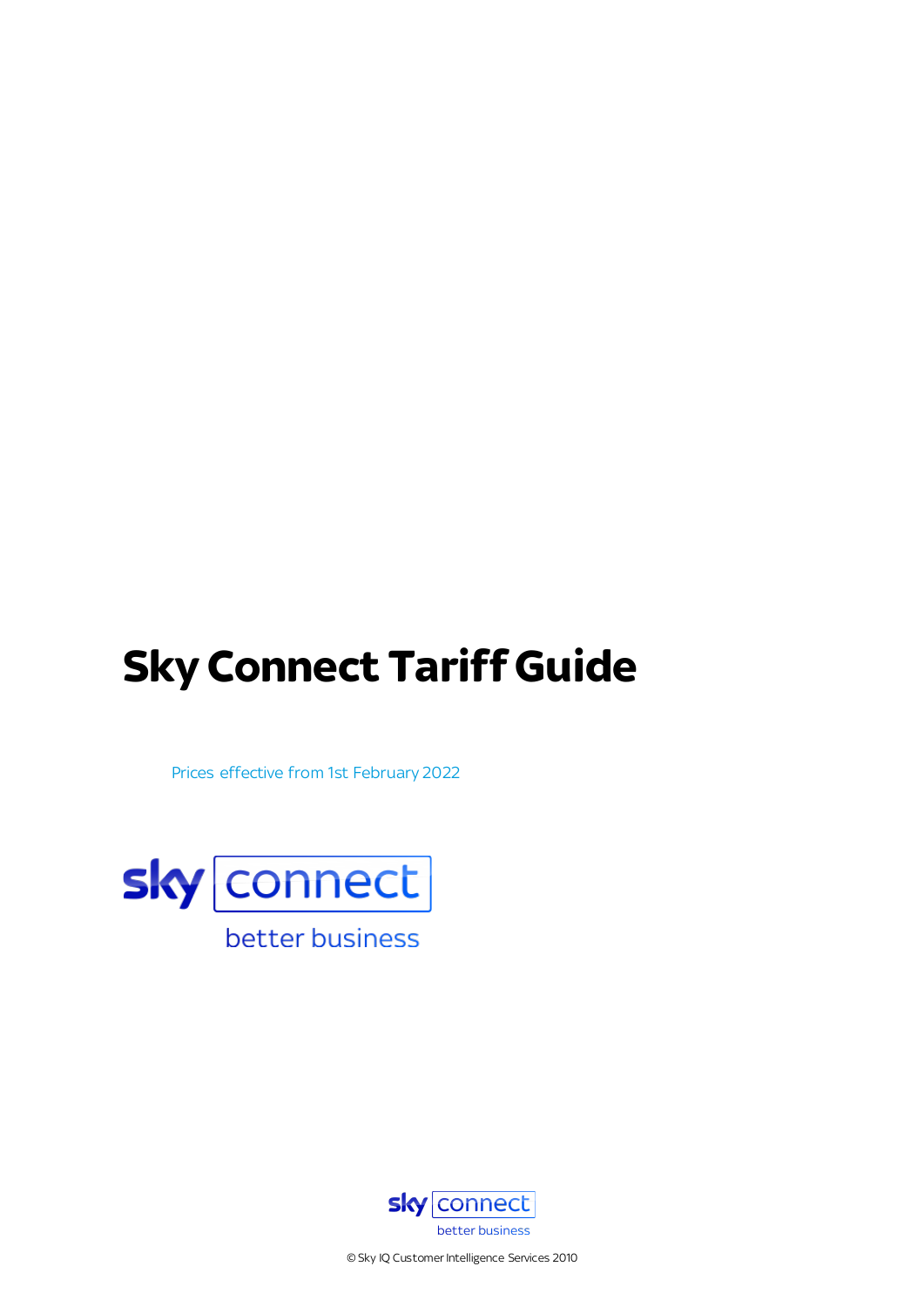## **Table of contents**

| $\mathbf{2}$ |     |  |
|--------------|-----|--|
| 3            |     |  |
| 31           |     |  |
| 32           |     |  |
| 33           |     |  |
| 3.4          |     |  |
| 3.5          |     |  |
| 3.6          |     |  |
|              |     |  |
| 37           |     |  |
| 38           |     |  |
| 39           |     |  |
|              | 391 |  |
|              |     |  |
|              | 393 |  |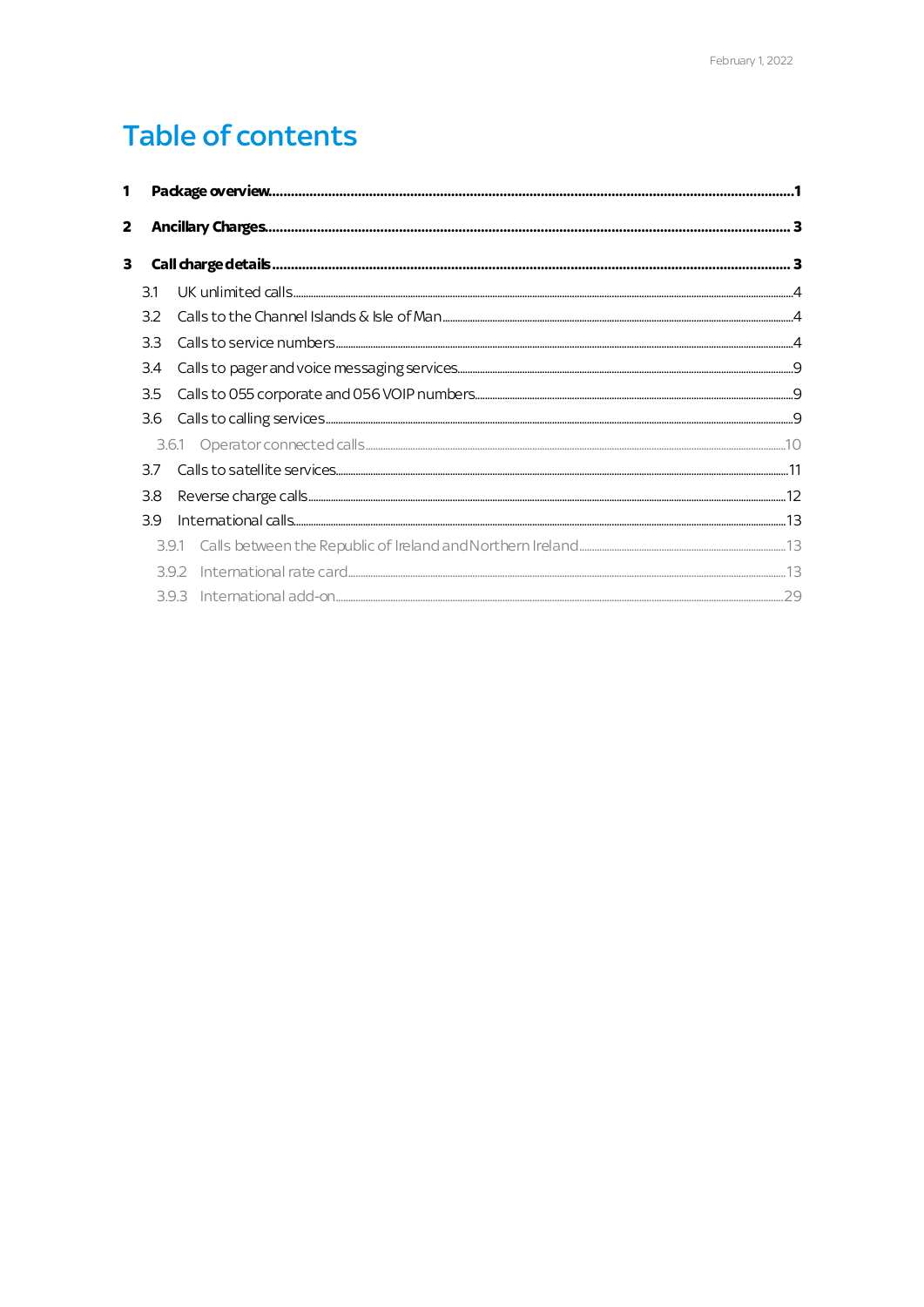## <span id="page-2-0"></span>1 Package overview

#### **Sky Connect Core Packages**

| <b>Advantage</b>                                                    | <b>AdvantagePro</b>                                                 | <b>AdvantageMax</b>                                              |
|---------------------------------------------------------------------|---------------------------------------------------------------------|------------------------------------------------------------------|
| <b>Advantage</b>                                                    | <b>Ultrafast Pro</b>                                                | <b>Ultrafast Max</b>                                             |
| 12, 24 or 36 months                                                 | 12, 24 or 36 months                                                 | 12, 24 or 36 months                                              |
| £39p/m                                                              | £55 p/m                                                             | £95 p/m                                                          |
| N/A                                                                 | N/A                                                                 | £10 perline (up to 3<br>additional lines)                        |
| Unlimited (subject to<br>AUP)<br>UK calls to landline<br>and mobile | Unlimited (subject to<br>AUP)<br>UK calls to landline<br>and mobile | Unlimited (subject to AUP)<br>UK calls to landline and<br>mobile |
| Broadband Hub &<br>Voice Hub                                        | Broadband Hub &<br>Voice Hub<br>4G Router                           | Broadband Hub & Voice<br>Hub<br>4G Router                        |
| £12<br>(P&P for BB & Voice<br>hub)                                  | £12<br>(P&P for BB & Voice<br>hub)                                  | £12<br>(P&P for BB & Voice<br>hub)                               |
|                                                                     |                                                                     |                                                                  |

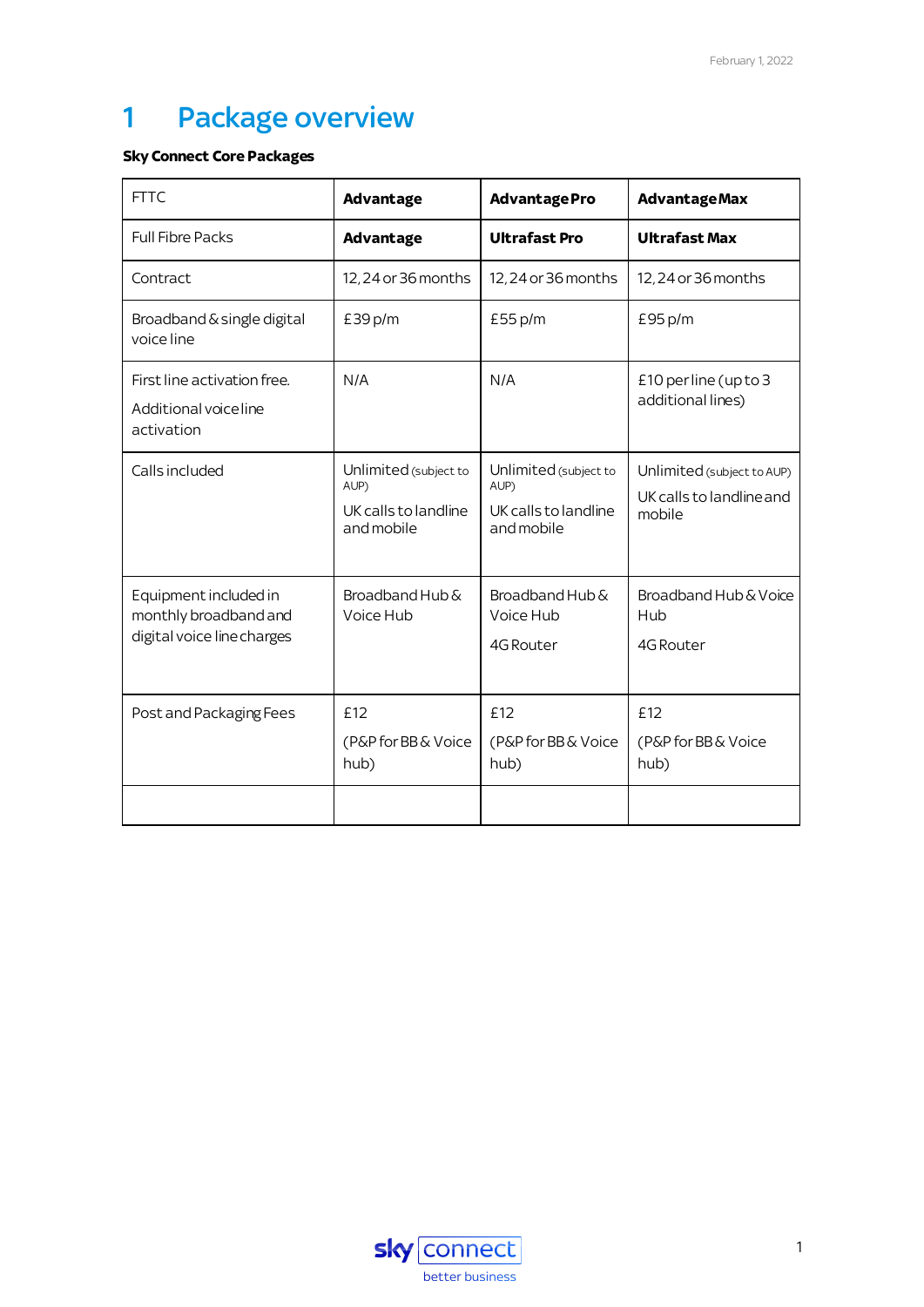#### **Sky Connect Installation and NLP Charges**

| <b>FTTC Packs</b>                                                                                                         | <b>Advantage</b>                       | <b>AdvantagePro</b>                                         | <b>AdvantageMax</b>                                                                       |
|---------------------------------------------------------------------------------------------------------------------------|----------------------------------------|-------------------------------------------------------------|-------------------------------------------------------------------------------------------|
| <b>Full Fibre Packs</b>                                                                                                   | <b>Advantage</b>                       | <b>Ultrafast Pro</b>                                        | <b>Ultrafast Max</b>                                                                      |
| Sky Engineer Installation<br>Free of Charge (FOC)                                                                         | Optional £79<br>(FOC 36 month<br>term) | £79<br>(FOC36 month<br>term)                                | £79<br>(FOC36 month term)                                                                 |
| Openreach<br><b>Full Fibre Pack Installation</b>                                                                          | £99                                    | £99                                                         | £99                                                                                       |
| <b>FTTC Packs</b><br>Same day install (before 7pm)<br>Openreachactivation                                                 | <b>NA</b>                              | £159<br>(12 or 24 month)<br>term)<br>£79 (36 month<br>term) | £159<br>(12 or 24 month term)<br>£79 (36 month term)<br>(Data service and single<br>line) |
| FTTC New Access Line<br>Provide<br>Charged when existing line is<br>available but customer requests an<br>additional line | £119                                   | £119                                                        | £119                                                                                      |

#### **Sky Connect Add on Charges**

| <b>FTTC</b>                     | <b>Advantage</b>                                  | <b>AdvantagePro</b>                               | <b>AdvantageMax</b>                               |
|---------------------------------|---------------------------------------------------|---------------------------------------------------|---------------------------------------------------|
| <b>Full Fibre Packs</b>         | Advantage                                         | <b>Ultrafast Pro</b>                              | <b>Ultrafast Max</b>                              |
| FTTC and Full Fibre             | Static IP £3p/m                                   | Static IP £3p/m                                   | Static IP £3p/m                                   |
| Packs Add-on                    | International Call Pack<br>£12 p/m                | International Call Pack<br>£12 p/m                | International Call Pack<br>£16p/m                 |
|                                 | (500 minutes 48 countries<br>landline and mobile) | (500 minutes 48 countries<br>landline and mobile) | (750 minutes 48 countries<br>landline and mobile) |
| Full Fibre Packs Add on<br>only | NA.                                               | Speed Flex 300<br>£10p/m                          | Speed Flex 300<br>£10p/m                          |
|                                 |                                                   | Speed Flex 500                                    | Speed Flex 500                                    |
|                                 |                                                   | £15p/m                                            | £15p/m                                            |

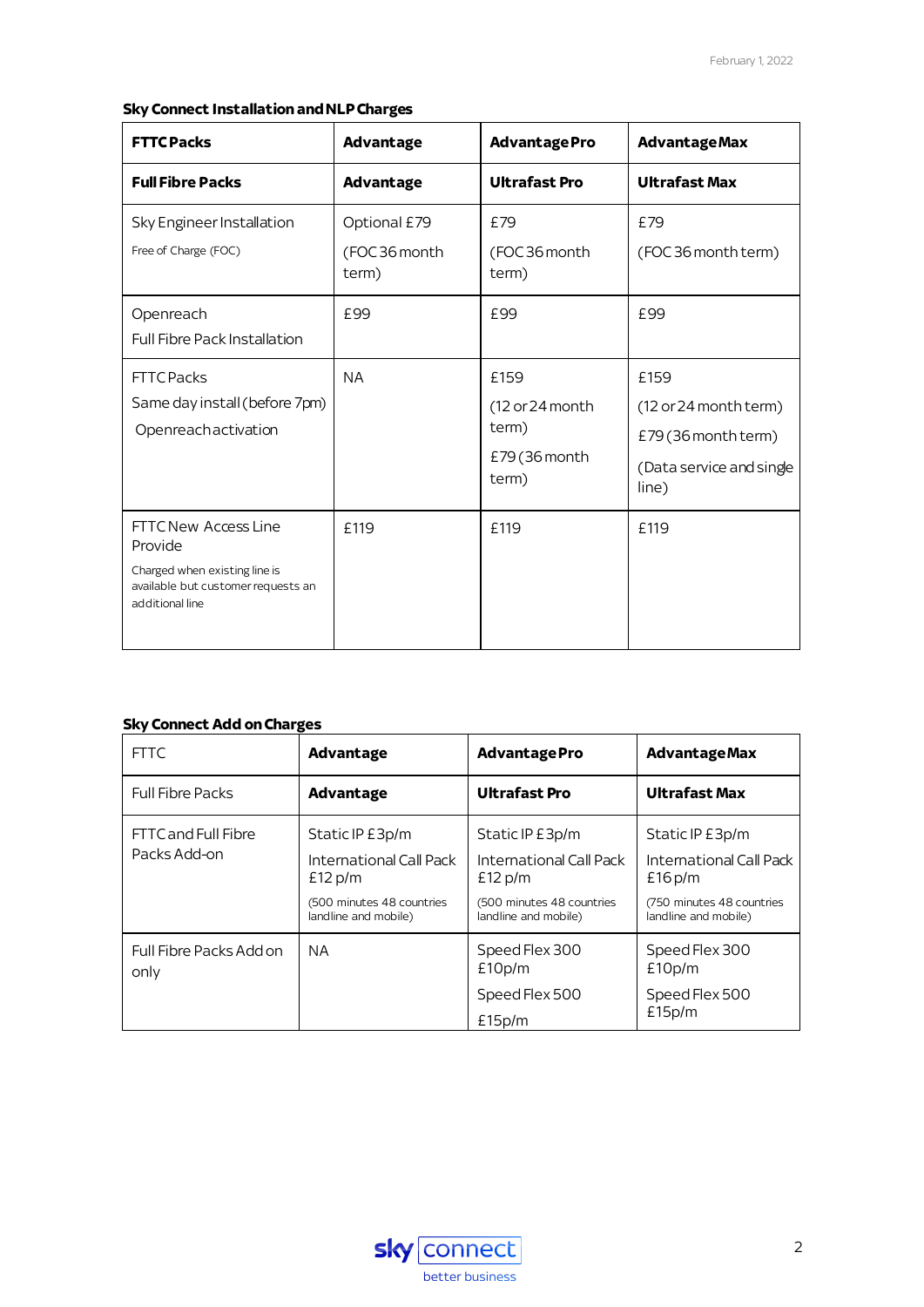#### **Sky Connect Add on removal Charges**

| <b>FTTC</b>                         | <b>Advantage</b>                                                                                                     | <b>AdvantagePro</b>                                                                                                  | <b>AdvantageMax</b>                                                                                                     |
|-------------------------------------|----------------------------------------------------------------------------------------------------------------------|----------------------------------------------------------------------------------------------------------------------|-------------------------------------------------------------------------------------------------------------------------|
| <b>Full Fibre Packs</b>             | Advantage                                                                                                            | <b>Ultrafast Pro</b>                                                                                                 | <b>Ultrafast Max</b>                                                                                                    |
| FTTC and Full Fibre<br>Packs Add-on | £10 Static IP removal<br>fee may be applied if<br>added and removed<br>more than twice in 12<br>months               | £10 Static IP removal<br>fee may be applied if<br>added and removed<br>more than twice in 12<br>months               | £10 Static IP removal<br>fee may be applied if<br>added and removed<br>more than twice in 12<br>months                  |
|                                     | £10 International call<br>Pack removal fee may<br>be applied if added and<br>removed more than<br>twice in 12 months | £10 International call<br>Pack removal fee may<br>be applied if added and<br>removed more than<br>twice in 12 months | £10 International call<br>Pack removal fee may<br>be applied if added<br>and removed more<br>than twice in 12<br>months |
| Full Fibre Packs Add on<br>only     | <b>NA</b>                                                                                                            | £10 removal admin fee<br>Speed Flex 300                                                                              | £10 removal adminfee<br>Speed Flex 300                                                                                  |
|                                     |                                                                                                                      | £10 removal adminfee<br>Speed Flex 500                                                                               | £10 removal admin fee<br>Speed Flex 500                                                                                 |

## <span id="page-4-0"></span>2 Ancillary Charges

These are additional charges that maybe applied:

- An Engineer cancellation, less than 24 hours prior to confirmed appointment:£25
- FTTC Missed Engineer appointment: £79
- FTTP Missed Engineer appointment £99
- $\bullet$  Engineer (for non-fault fixes): £25
- Late payment fee: £10
- Failed Direct Debit: £10
- Equipment recovery and de install(payablewhen Equipment is not returned in timescale and manner agreed):£79
- Damaged equipment:

Sky Broadband Hub £57

4G Backup Router £237

Sky Voice Hub (ATA) £127

## <span id="page-4-1"></span>3 Call charge details

Sky Connect calls are charged at the same rate irrespective of the time of day they are made.

Calls are rated and billed based on charge bands (destinations) where associated dial strings (allocated number formats) are mapped to a specific code. This document explains the charge bands

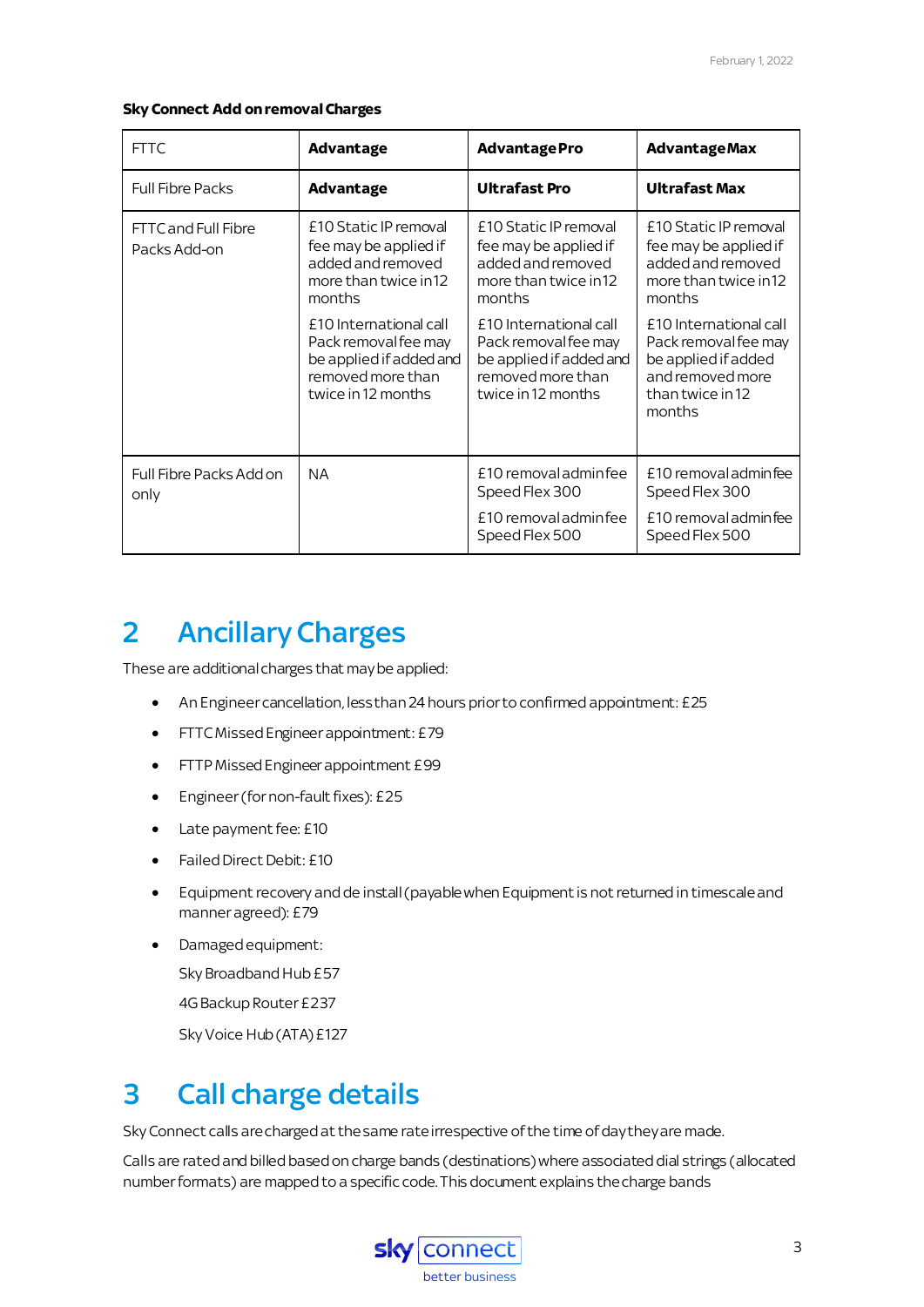(destinations) and associated prices. Iffurther information of the dial strings allocated is required, please contact our support teams.

Where applicable for chargeable calls and associated billing the following rounding rules will be applied:

- **Duration rounding:** Calls will be rounded up to the next whole minute, except for service calls whereby the service charge aspect of the call will be rounded to the next whole second.
- **Call charge rounding:** Each call charge will be rounded up to the nearest penny.
- **Bill charges:** Total call charges will be rounded up to the nearest whole penny.

For some call typesa connection charge per call and a pence-per-minute rate will be applied, whilesome call types to service numbers will provide an access charge and you'll be informed of the rate at the start of the call.

**All charges unless statedotherwise are pence per minute and exclusive of VAT.**

### <span id="page-5-0"></span>3.1 UK unlimited calls

We offer UK calls to 01, 02, 03 and Isle of Man numbers only (excludes Channel Islands, indirect access, and dial-up internet) subject to our Acceptable Use Policyat:

[https://businessconnect.sky.com/business/help/home/information-and-policies/acceptable-usage](https://businessconnect.sky.com/business/help/home/information-and-policies/acceptable-usage-policies/articles/acceptable-usage-policies)[policies/articles/acceptable-usage-policies](https://businessconnect.sky.com/business/help/home/information-and-policies/acceptable-usage-policies/articles/acceptable-usage-policies)

Inclusive mobile calls(07)and personal numbering (070) are also included. 076 paging, and Isle of Man mobile numbers do not constitute UK mobile calls.

For any calls that are in breach of our Acceptable Use Policy we will charge 15.5p per minutefor UK landline calls and 16.13p for UK mobile.

## <span id="page-5-1"></span>3.2 Calls to the Channel Islands & Isle of Man

Calls to the Channel Islands are charged at separate rates to the rest of the UK.

A 19.17p connection fee applies to all calls. All call rates are in pence per minute.

| <b>Destination</b>                         | <b>Cost per minute</b> |
|--------------------------------------------|------------------------|
| Channel Islands & Isle of Man<br>landlines | 7.92 pence             |
| Isle of Man mobiles                        | 45.83 pence            |
| Channel Island mobile (frate)              | 24.25 pence            |

### <span id="page-5-2"></span>3.3 Calls to service numbers

The cost of calling service numbers (084, 087, 09 and 118 numbers) is broken into two parts:

- An **access charge** of 11.5p per minute will be applied to all service calls.
- **A service charge** is the rest of the call charge. The organisation you're calling decides how much this charge will be and will tell you this.
- Service charges are generally calculated in accordance with the table(s) below.

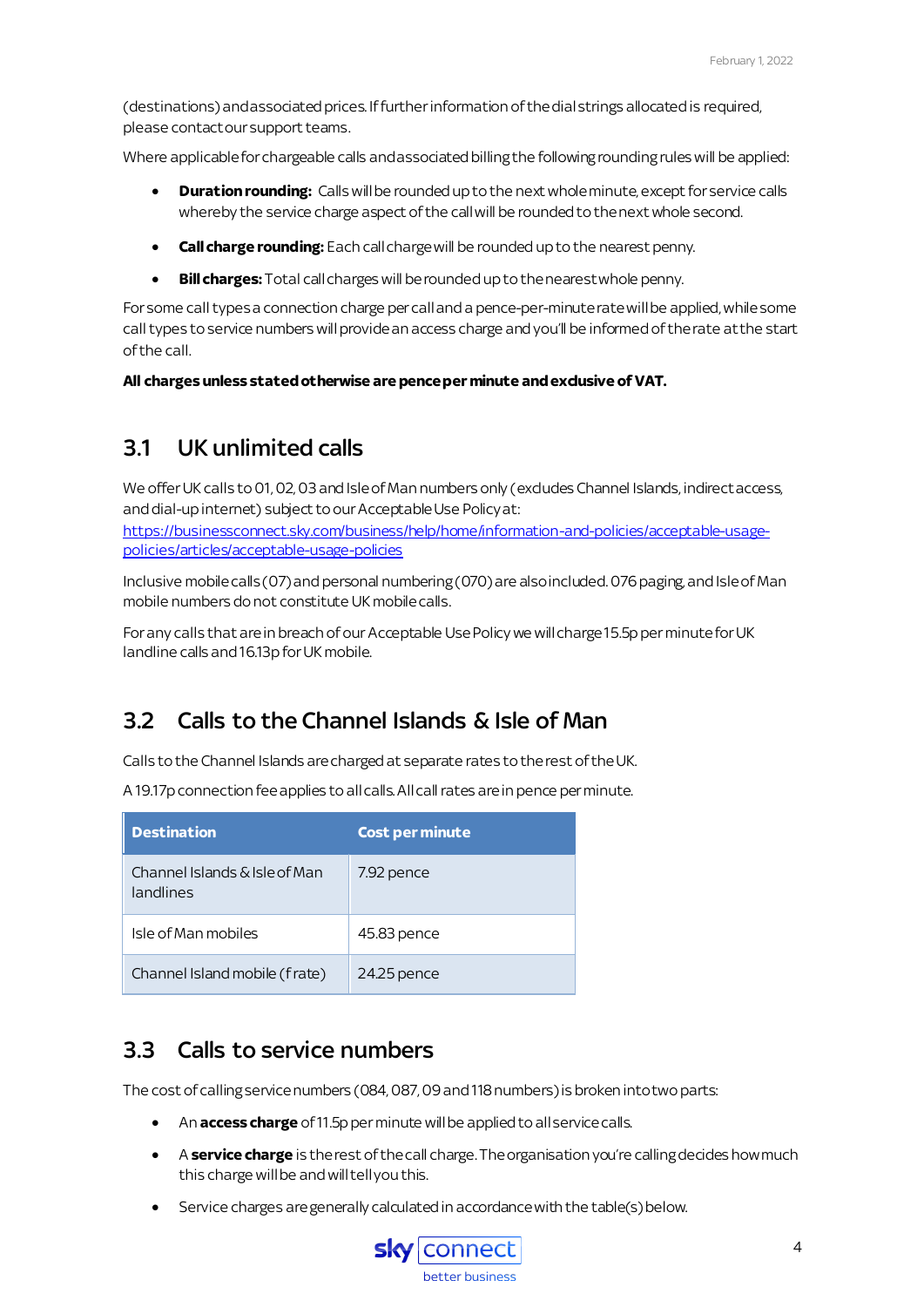Both these charges will apply to any part of a service call that is made in a charged period.

| <b>Destination</b> | <b>Cost per minute</b> |
|--------------------|------------------------|
| Service charge 1   | 0 pence                |
| Service charge 2   | 0.83 pence             |
| Service charge 3   | 1.66 pence             |
| Service charge 4   | 2.5 pence              |
| Service charge 5   | 3.33 pence             |
| Service charge 6   | 4.16 pence             |
| Service charge 7   | 5 pence                |
| Service charge 8   | 5.83 pence             |
| Service charge 9   | 6.67 pence             |
| Service charge 10  | 7.5 pence              |
| Service charge 11  | 8.33 pence             |
| Service charge 12  | 9.16 pence             |
| Service charge 13  | 10 pence               |
| Service charge 14  | 10.83 pence            |
| Service charge 15  | 12.5 pence             |
| Service charge 16  | 16.67 pence            |
| Service charge 17  | 20.83 pence            |
| Service charge 18  | 25 pence               |
| Service charge 19  | 29.16 pence            |
| Service charge 20  | 30 pence               |
| Service charge 21  | 33.3 pence             |
| Service charge 22  | 37.5 pence             |
| Service charge 23  | 38.33 pence            |
| Service charge 24  | 41.67 pence            |

#### **Service calls charged by timed duration**

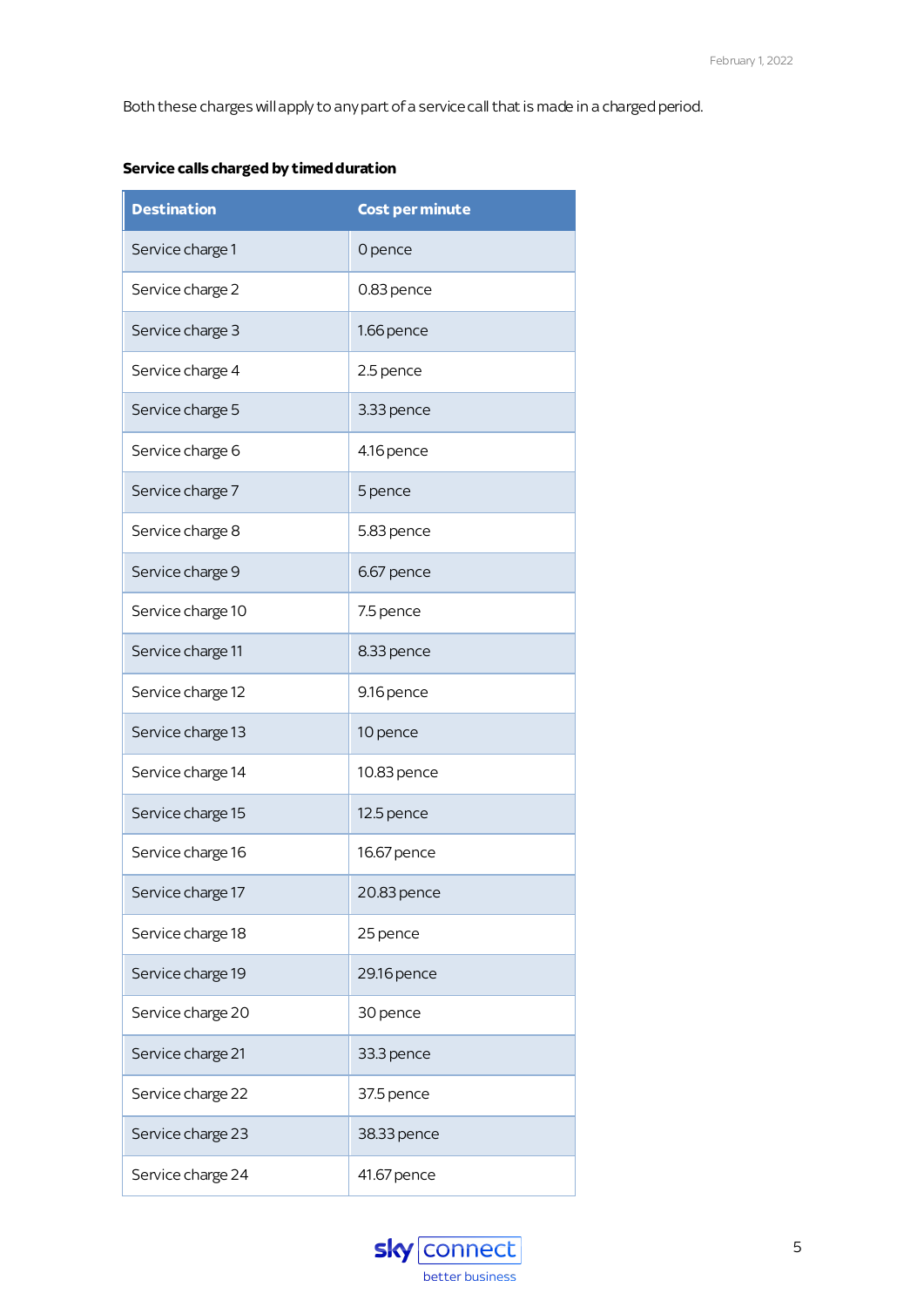| <b>Destination</b> | <b>Cost per minute</b> |
|--------------------|------------------------|
| Service charge 25  | 45.83 pence            |
| Service charge 26  | 50 pence               |
| Service charge 27  | 54.16 pence            |
| Service charge 28  | 58.3 pence             |
| Service charge 29  | 62.5 pence             |
| Service charge 30  | 66.67 pence            |
| Service charge 31  | 75 pence               |
| Service charge 32  | 79.16 pence            |
| Service charge 33  | 82.5 pence             |
| Service charge 34  | 83.3 pence             |
| Service charge 35  | 91.66 pence            |
| Service charge 36  | 100 pence              |
| Service charge 37  | 120.83 pence           |
| Service charge 38  | 125 pence              |
| Service charge 39  | 129.16 pence           |
| Service charge 40  | 150 pence              |
| Service charge 41  | 166.7 pence            |
| Service charge 42  | 183.3 pence            |
| Service charge 43  | 208.3 pence            |
| Service charge 44  | 250 pence              |
| Service charge 45  | 300 pence              |
| Service charge 68  | 202.5 pence            |
| Service charge 81  | 15 pence               |
| Service charge 82  | 18.3 pence             |
| Service charge 83  | 292 pence              |

#### **Service calls charged at fixed fee**

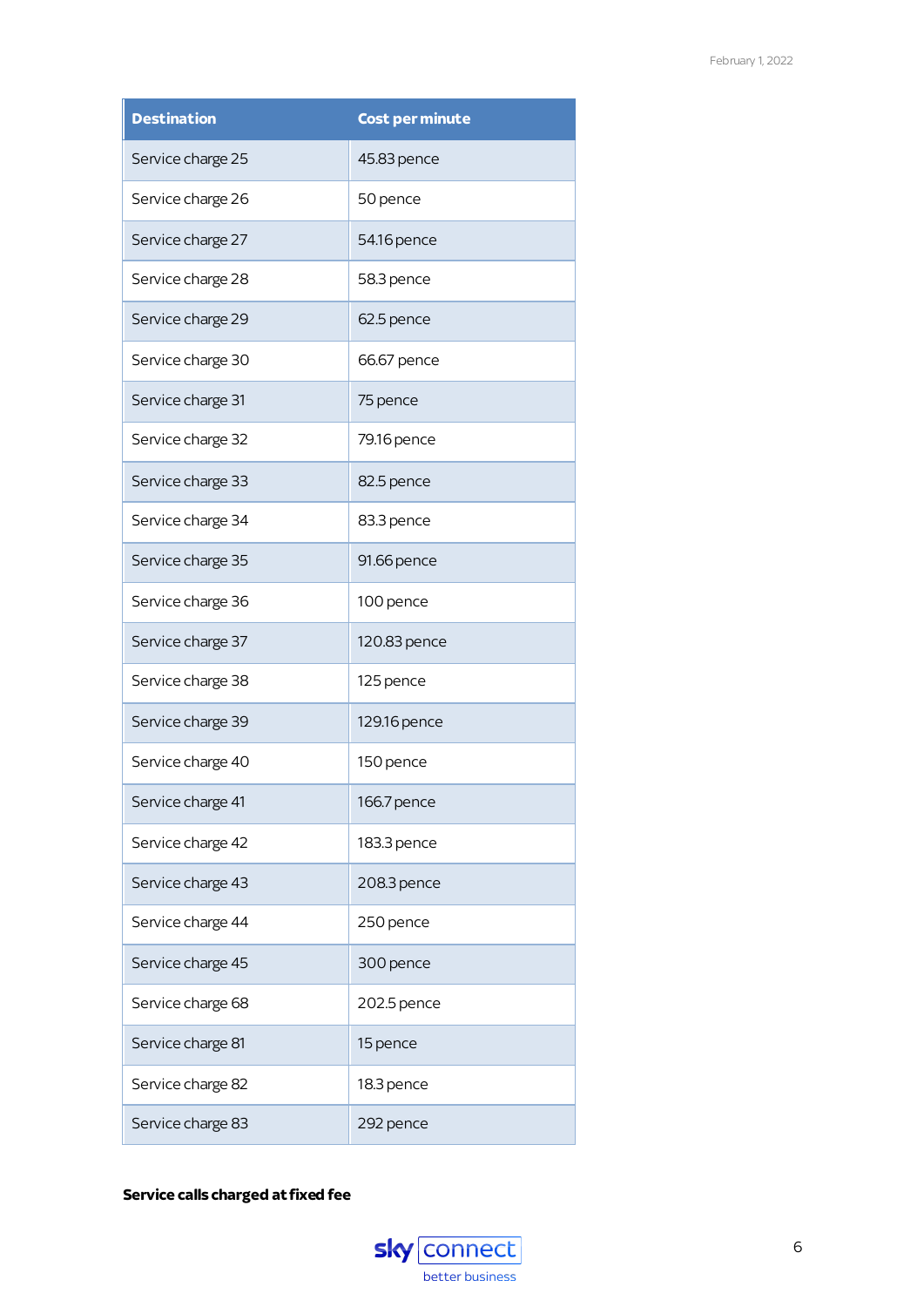| <b>Destination</b> | <b>Cost per call</b> |
|--------------------|----------------------|
| Service charge 46  | 4.17 pence           |
| Service charge 47  | 8.3 pence            |
| Service charge 48  | 12.5 pence           |
| Service charge 49  | 20.83 pence          |
| Service charge 50  | 25 pence             |
| Service charge 51  | 29.17 pence          |
| Service charge 52  | 33.33 pence          |
| Service charge 53  | 40 pence             |
| Service charge 54  | 41.67 pence          |
| Service charge 55  | 58.33 pence          |
| Service charge 56  | 62.5 pence           |
| Service charge 57  | 83.3 pence           |
| Service charge 58  | 120.83 pence         |
| Service charge 59  | 125 pence            |
| Service charge 60  | 166.67 pence         |
| Service charge 61  | 208.33 pence         |
| Service charge 62  | 250 pence            |
| Service charge 63  | 333.33 pence         |
| Service charge 64  | 416.67 pence         |
| Service charge 65  | 500 pence            |
| Service charge 88  | 304.17 pence         |

#### **Service calls charged at fixed fee and timed duration (where they apply from the start of the call)**

| <b>Destination</b> | <b>Cost per call</b> | <b>Cost per minute</b> |
|--------------------|----------------------|------------------------|
| Service charge 66  | 64.16 pence          | 129.17 pence           |
| Service charge 67  | 66.66 pence          | 129.16 pence           |
| Service charge 69  | 291.6 pence          | 8.3 pence              |

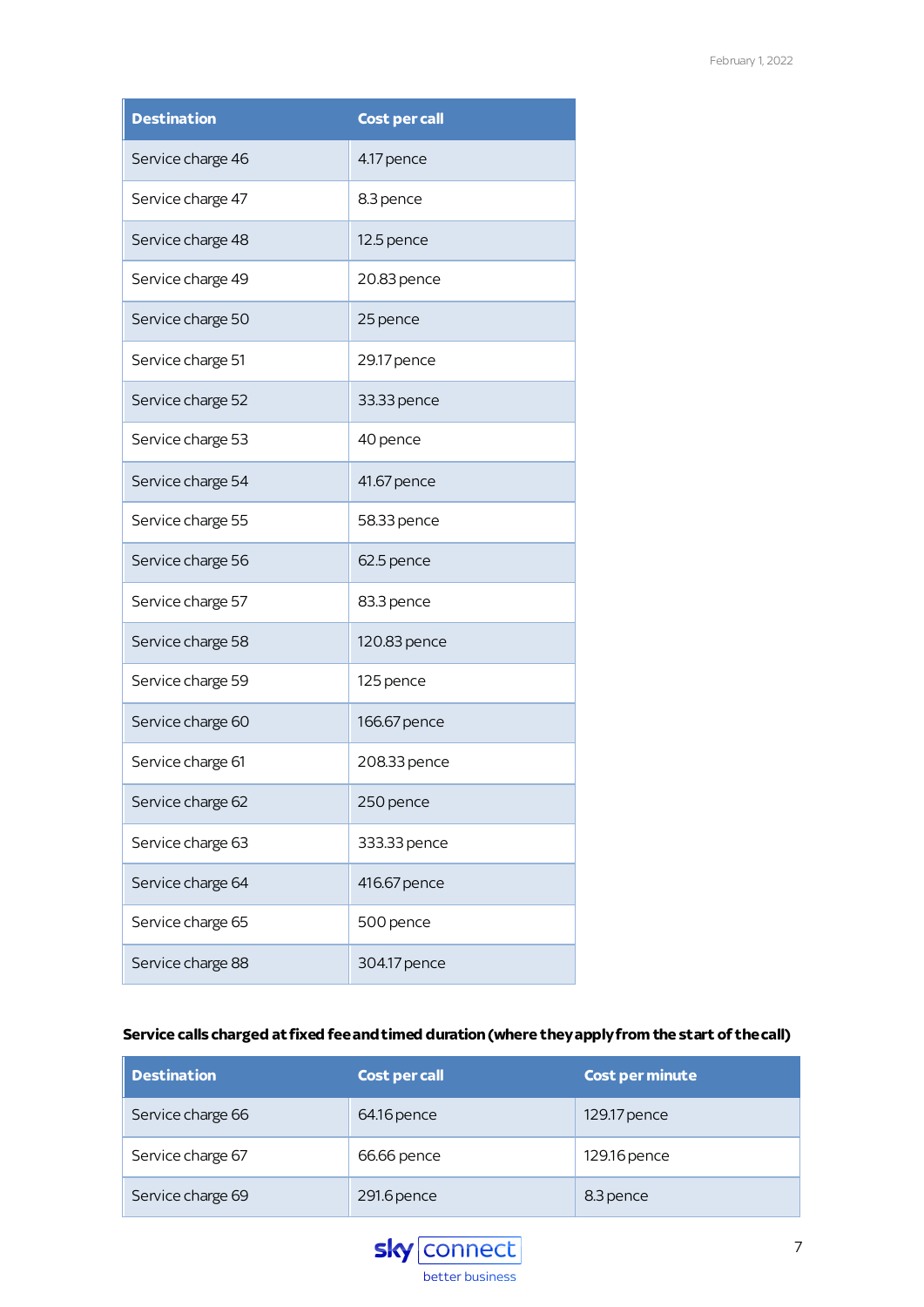| Service charge 84 | 208.33 pence | 62.5 pence |
|-------------------|--------------|------------|
| Service charge 85 | 216.66 pence | 82.5 pence |
| Service charge 86 | 229.17 pence | 65 pence   |

#### **Service calls charged at fixed fee and timed duration (where the fixed fee is the charge for the first 60 seconds or part thereof and the duration charge applies following the first 60 seconds)**

| <b>Destination</b> | <b>Cost per call</b> | <b>Cost per minute</b> |
|--------------------|----------------------|------------------------|
| Service charge 70  | 202.5 pence          | 202.5 pence            |
| Service charge 71  | 216.67 pence         | 182.5 pence            |
| Service charge 72  | 230 pence            | 147.5 pence            |
| Service charge 73  | 0 pence              | 208.3 pence            |
| Service charge 74  | 4.17 pence           | 4.17 pence             |
| Service charge 75  | 8.33 pence           | 8.33 pence             |
| Service charge 76  | 33.3 pence           | 33.3 pence             |
| Service charge 77  | 58.3 pence           | 58.3 pence             |
| Service charge 78  | 125 pence            | 125 pence              |
| Service charge 79  | 166.67 pence         | 166.67 pence           |
| Service charge 80  | 370.83 pence         | 214.17 pence           |
| Service charge 87  | 250 pence            | 108.33 pence           |
| Service charge 89  | 998.33 pence         | 499.17 pence           |
| Service charge 90  | 1,165pence           | 582.5 pence            |
| Service charge 91  | 1331.66 pence        | 665.83 pence           |
| Service charge 92  | 5.83 pence           | 5.83 pence             |
| Service charge 93  | 10.8 pence           | 10.8 pence             |
| Service charge 94  | 66.67 pence          | 66.67 pence            |
| Service charge 95  | 83.33 pence          | 83.33 pence            |
| Service charge 96  | 250 pence            | 250 pence              |
| Service charge 97  | 300 pence            | 41.67 pence            |

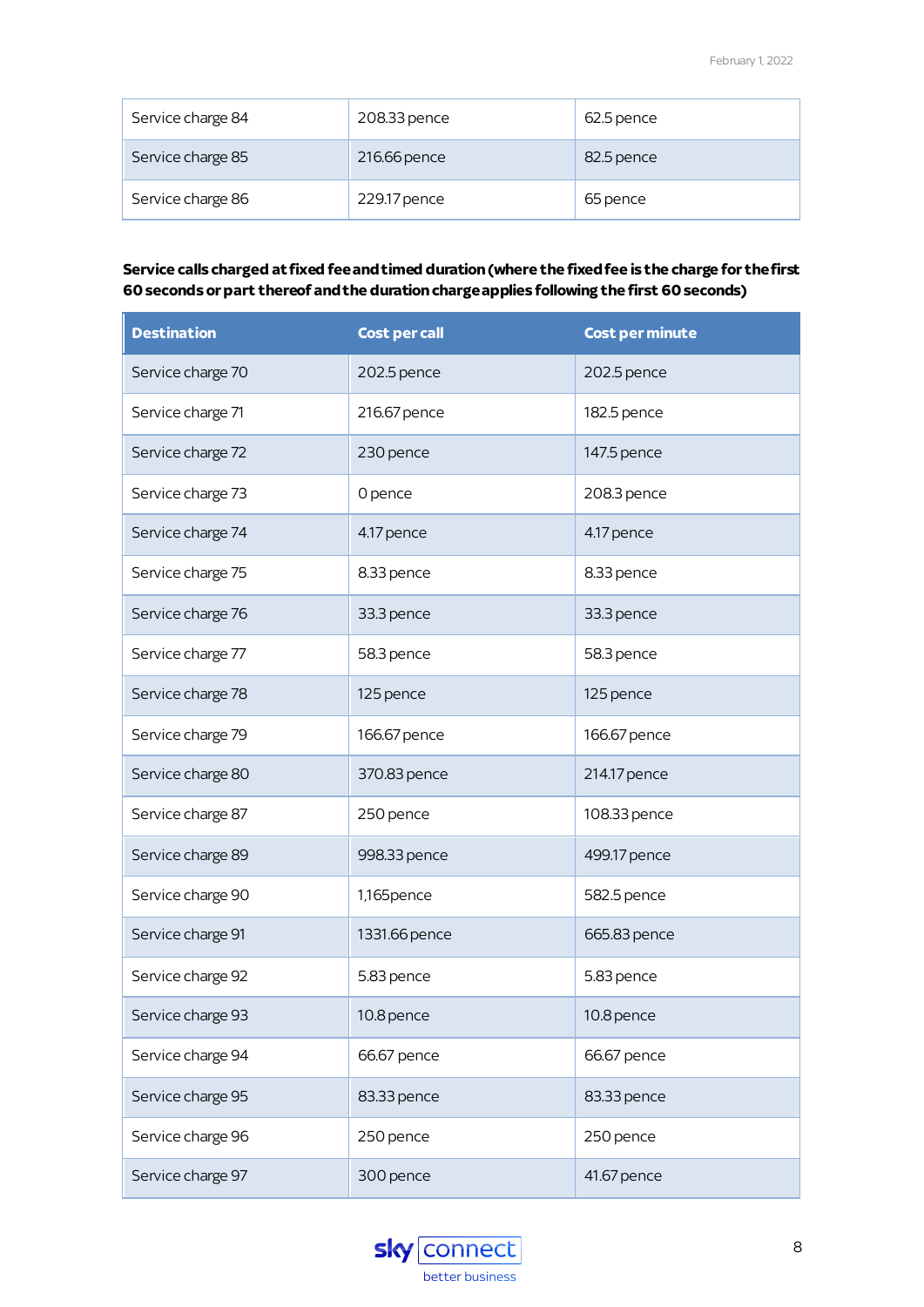| Service charge 98  | 300 pence | 125 pence    |
|--------------------|-----------|--------------|
| Service charge 99  | 300 pence | 166.67 pence |
| Service charge 100 | 300 pence | 300 pence    |

## <span id="page-10-0"></span>3.4 Calls to pager and voice messaging services

A 19.17p connection fee applies to all calls.

| Destination | $\mid$ Cost per minute $\mid$ |
|-------------|-------------------------------|
| Rrate       | 8.07 pence                    |

| <b>Destination</b> | <b>Cost per minute</b> |
|--------------------|------------------------|
| ff3                | 25 pence               |
| ff <sub>6</sub>    | 36 pence               |
| ff8                | 19 pence               |
| ff9                | 43 pence               |
| ff10               | 26 pence               |

## <span id="page-10-1"></span>3.5 Calls to 055 corporate and 056 VOIP numbers

055 numbers are in use by some large corporate organisations, 056 numbers are used by some 'voice over internet protocol' telephony providers.

| Destination | Cost per minute |
|-------------|-----------------|
| go          | 7.62 pence      |
|             | 16 pence        |

Calls to numbers with the g21 destination are treated the same as UK calls for inclusive minutes. A 19.17p connection fee applies to non-indusive calls.

## <span id="page-10-2"></span>3.6 Calls to calling services

| Destination                | <b>Charge</b>  |
|----------------------------|----------------|
| Non-emergency police (101) | Free of charge |

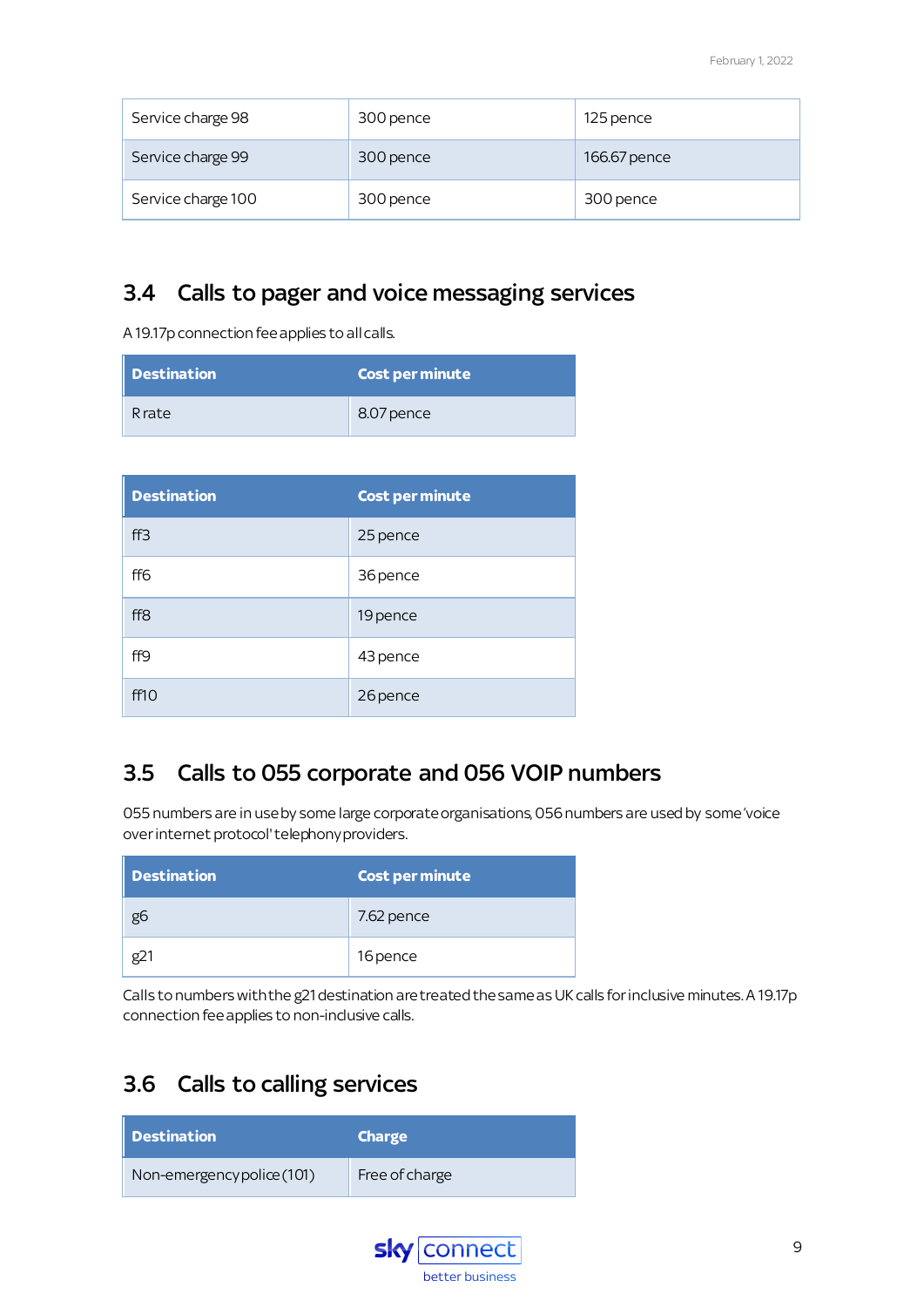| <b>Destination</b>                     | <b>Charge</b>     |
|----------------------------------------|-------------------|
| Electricity helpline (105)             | Free of charge    |
| International emergency (112)          | Free of charge    |
| Emergency services (999)               | Free of charge    |
| Social Services helplines (116<br>XXX) | Free of charge    |
| Freephone services<br>(0800/0808)      | Free of charge    |
| Speaking clock (123)                   | 50 pence per call |
| Alarm call                             | £8.50 per call    |

Where a call is free of charge and in some cases due to regulatory reasons (e.g. protection of vulnerable people) free of charge calls will not be shown on the customer's bill.

#### **Rebates for text relay**

The cost of a text relay call will be no more than the equivalent price had the call been made directly without the use of a relay service. A rebate is applied to the text element of calls originating via 18001 or 18002, when either or both ends are in text mode.

| Making a call from a textphone Making a call from a telephone |                   |
|---------------------------------------------------------------|-------------------|
| Dial 18001+number beginning<br>01/02/03                       | Dial 18002+number |
| Dial 18000 for EMERGENCY calls                                |                   |

| <b>Call type</b>            | <b>Rebate</b> |
|-----------------------------|---------------|
| Dial $18001/18002 +$ number | 60%           |
| UK mobile                   | 20%           |
| All other calls             | 0%            |

#### <span id="page-11-0"></span>3.6.1 Operator connected calls

Customers may use an operator to connect calls to many destinations in the UK and abroad. Customers should be aware that the costs of making calls through an operator are often higher than making the calls direct, so customers should try to make direct calls whenever possible. This is not the case for the special assistance operator.

The different operators available to call are:

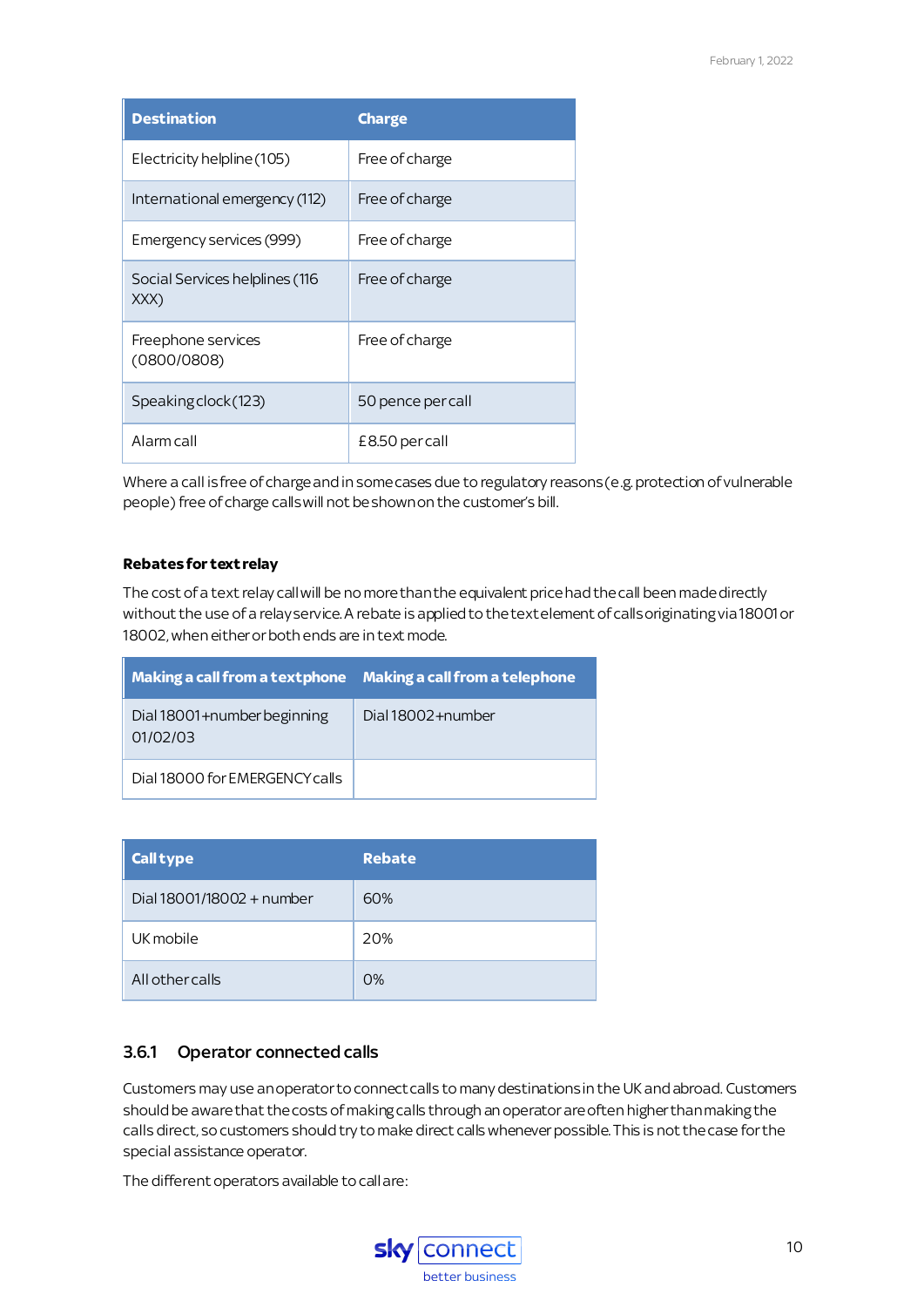| <b>Destination</b> | <b>Operator number</b> |
|--------------------|------------------------|
| <b>UK</b>          | 100                    |
| International      | 155                    |
| Special Assistance | 198/195                |

There is no charge for making a call to an operator. Charges only apply if the operator then connects your call to a subsequent destination.

Charges for these calls generally have two parts: an operator service charge for connecting the call, which is a fixed amount for each call, and a call charge based on the type and duration of the call.

#### **Operator connected calls to UK numbers**

Customers can easily make calls via an operator in the UK to the destinations in the following table. Customers cannot make operator calls to premium rate numbers. Customers who connect to directory enquiries via the 100 operator will be charged as though they had made the call direct to the directory enquiry service.

| <b>Destination</b> | <b>Connection fee</b> | <b>Call charge per minute</b> |
|--------------------|-----------------------|-------------------------------|
| UK landline        | £5.40                 | 75 pence                      |
| UK other           | £8.75                 | 470 pence                     |
| UK mobile & 070    | £8.75                 | 200 pence                     |

Charges are for each minute or part thereof and the minimum charge is 5 minutes.

#### **Operator connected calls to international numbers**

Operator connected calls to international destinations will be charged at £8.75 connection rate and £7 per minute. These calls are not included as part of the International Call Pack add-ons.

Customers who connect to directory enquiries via the 155 international operator will be charged as though they had made the call directly to the directory enquiries service.

Charges are for each minute or part thereof and the minimum charge is 5 minutes.

#### **Special assistance operator connected calls**

Customers that require special assistance may dial 198 (or 195 forpeople who are blind or have other disabilities) to connect to many destinations via an operator. There's no charge for making the call to the 198/195 special assistance operator. Customers will be charged standard Sky Connect rates.

Customers who connect to directory enquiries via the 198 special assistance operatorwill be charged as though they had made the call direct to the directory enquiry service.

## <span id="page-12-0"></span>3.7 Calls to satellite services

These are calls to satellite numbers. Please note that the per minute charges are in '£ per minute' rather than pence per minute.

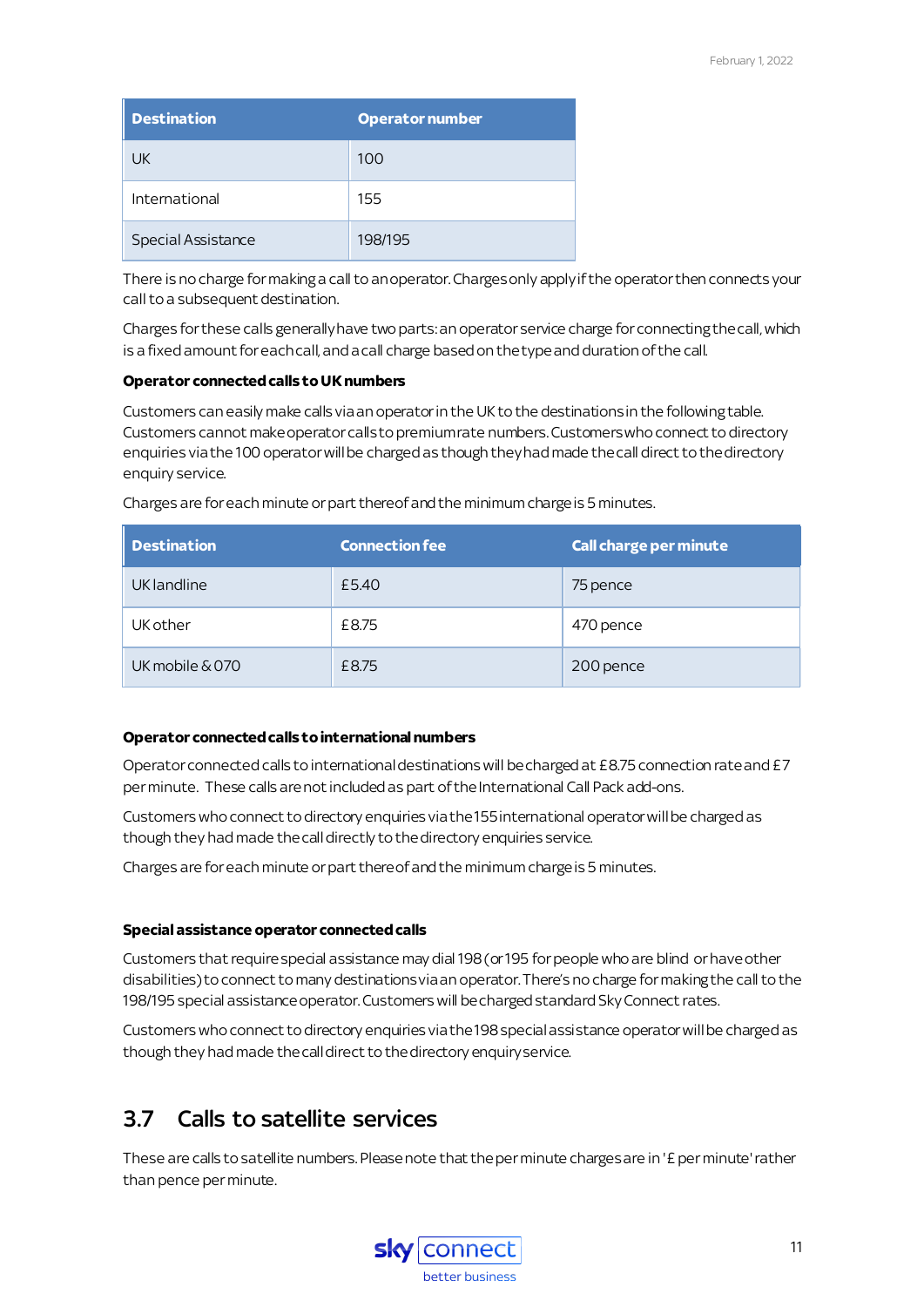| <b>Destination</b>             | <b>Connection fee</b> | £ per minute |
|--------------------------------|-----------------------|--------------|
| Inmarsat A                     | 25 pence              | £6.06        |
| Inmarsat B-sat (incBGAN)       | 25 pence              | £3.88        |
| Inmarsat B-Sat High Speed Data | 25 pence              | £9.70        |
| Inmarsat M-Sat                 | 25 pence              | £4.03        |
| M4 High Speed Data PSTN/ISDN   | 25 pence              | £7.20        |
| <b>NA96</b>                    | 25 pence              | £7.20        |
| Mobiq (Mini-M) / M4 Voice      | 25 pence              | £2.65        |
| Skyphone                       | 25 pence              | £5.82        |
| Emsat                          | 25 pence              | £2.23        |
| Thuraya                        | 180 pence             | £3.61        |
| <b>Navitas</b>                 | 180 pence             | £0.92        |
| Iridium                        | 180 pence             | £3.61        |

## <span id="page-13-0"></span>3.8 Reverse charge calls

A reverse charge call is made when somebody phones you and requests that you pay the cost of the call.

Reverse charge calls can be made from landlines, mobiles and payphones in the UK and abroad and you will be charged different rates depending on where the call is made from.

#### **UK reverse charge calls**

The cost of a UK reverse charge call is divided into two parts: a service charge and a charging rate. The cost of the call is dependent on the type of the line the call was made from.

These charges are also applied when a customer receives a call from somebody using the 0800 REVERSE service. The time duration of a call includes the time element for setting up and disconnecting the call on the BT network.

| <b>Destination</b>                           | <b>Connection fee</b> | <b>Call charge per minute</b> |
|----------------------------------------------|-----------------------|-------------------------------|
| UK landline (minimum charge is 5<br>minutes) | £4.50                 | 35 pence                      |
| UK payphone                                  | £4.50                 | 200 pence                     |
| UK mobile                                    | £4.50                 | 200 pence                     |

#### **International reverse charge calls**

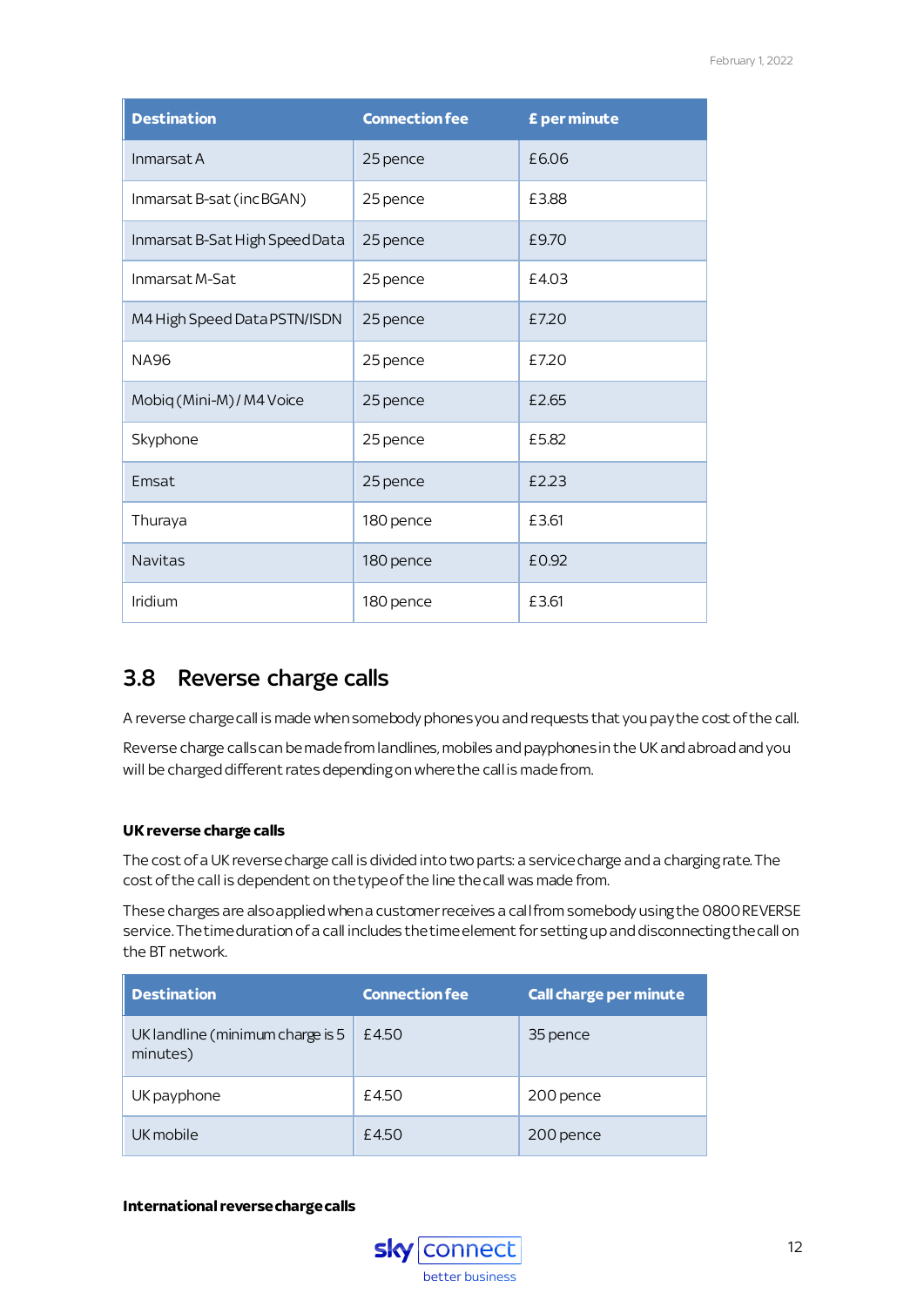International reverse charge calls are sometimes known as collect calls.

The cost of an international reverse charge call is divided into two parts: a service charge and a pence per minute charged rate. Charges are for each minute or part thereof. The minimum charge is for 5 minutes.

| Destination | Service charge | $\blacksquare$ Call charge per minute $\blacksquare$ |
|-------------|----------------|------------------------------------------------------|
| All         | £8.75          | 400 pence                                            |

### <span id="page-14-0"></span>3.9 International calls

#### <span id="page-14-1"></span>3.9.1 Calls between the Republic of Ireland and Northern Ireland

Calls between the three countries in mainland UK (England, Scotland and Wales) to the Republic of Ireland are categorised as international calls.

Calls made from Northern Ireland to Republic of Ireland geographic numbers are included in your inclusive UK minutes.

#### **Reverse charge calls**

Reverse charge calls to a landline telephone in Northern Ireland from landline telephones in the Republic of Ireland are charged as if they were a reverse charge call in mainland UK.

#### **Operator connected calls**

Operator connected calls from a Sky phone in Northern Ireland to the Republic of Ireland are charged as if they were a mainland UK operator connected call.

Operator connected calls from Northern Ireland to mobile phones registered in the Republic of Ireland will be charged at the same rate as operator connected calls from mainland UK to mobile telephones registered in the Republic of Ireland.

#### **Special assistance operator connected calls**

Special assistance operator connected calls from a Sky phone in Northern Ireland to a landline telephone in the Republic of Ireland are charged as if they were a mainland UK special assistance operator connected call.

Special assistance operator connected calls from Northern Ireland to mobile telephones registered in the Republic of Ireland will be charged at the same rate as special assistance operator connected calls from mainland UK to mobile telephones registered in the Republic of Ireland.

#### <span id="page-14-2"></span>3.9.2 International rate card

Where an InternationalCalls Pack add-on has not been added to a package, or customers exceed the allocated minutes induded under their selected International Calls Pack (500 or 750 minutes) the charges for calls will be based on a pence per minute rate plus an additional 19.17 pence connection charge for all international and non-EU destinations.

All call rates are in pence per minute.

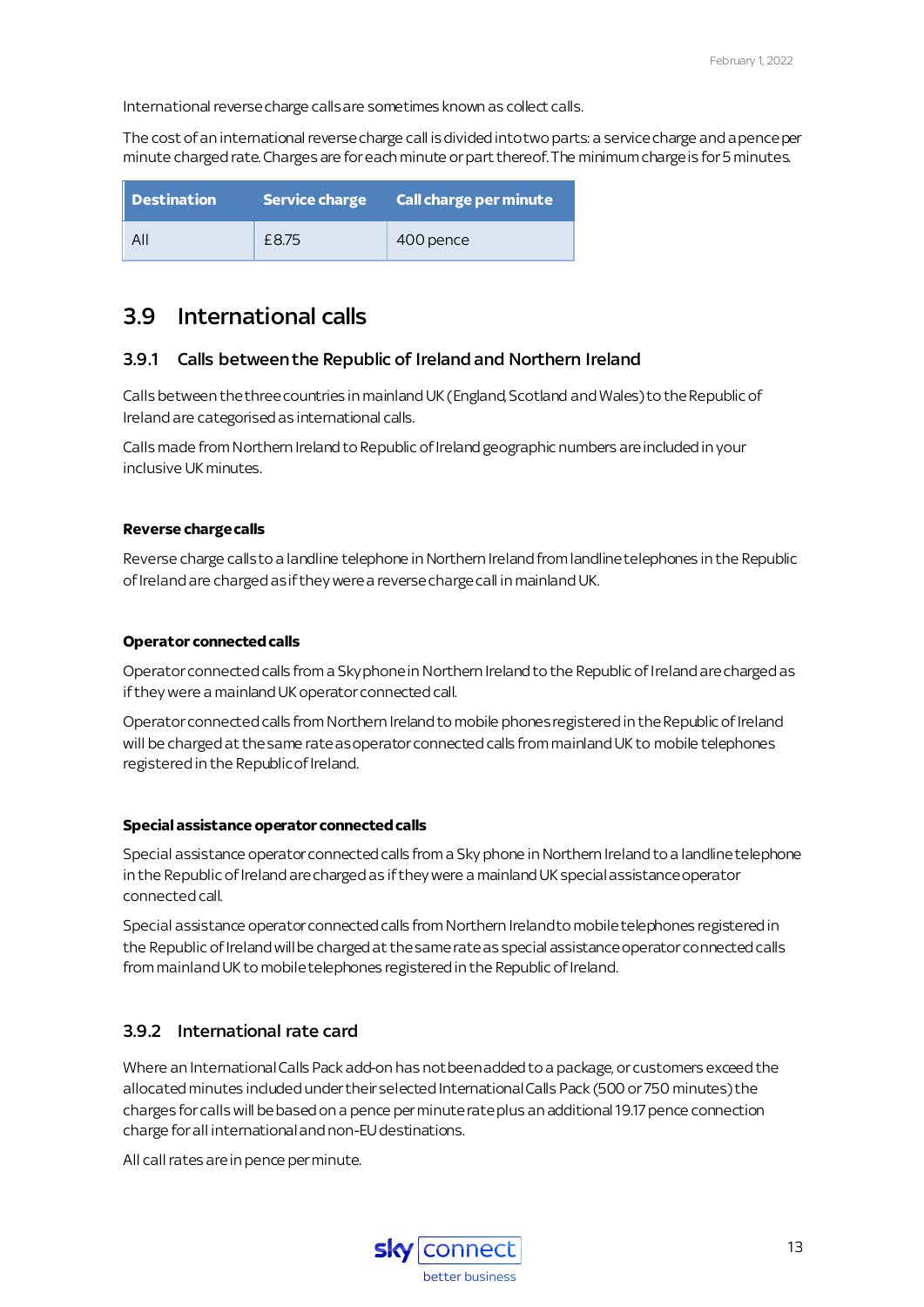#### **European destinations (no connection charge)**

All calls to European destinations are charged at 16.5 pence per minute and indude the following countries. Higher rate numbers are shown in the following table.

| <b>Destination</b> |                    |                       |                          |  |
|--------------------|--------------------|-----------------------|--------------------------|--|
| Austria            | Belgium            | Bulgaria              | Canary Islands           |  |
| Croatia            | Cyprus (inc North) | Czech Republic        | Denmark                  |  |
| Estonia            | Finland            | France                | French Guinea            |  |
| Germany            | Gibraltar          | Greece                | Guadeloupe               |  |
| Hungary            | Iceland            | Ireland (Republic of) | Italy (inc Vatican City) |  |
| Latvia             | Liechtenstein      | Lithuania             | Luxembourg               |  |
| Malta              | Martinique         | Mayotte               | Netherlands              |  |
| Norway             | Poland             | Portugal              | Madeira                  |  |
| Reunion            | Romania            | Slovak Republic       | Slovenia                 |  |
| Spain              | Sweden             |                       |                          |  |

#### **EU higher rate calls**

| <b>Country</b>        | <b>Cost per minute</b> |
|-----------------------|------------------------|
| Austria               | 52.58 pence            |
| Belgium               | 43.83 pence            |
| Bulgaria              | 67.63 pence            |
| Canary<br>Islands     | 49.50 pence            |
| Croatia               | 67.63 pence            |
| Cyprus (inc<br>North) | 49.50 pence            |
| Czech<br>Republic     | 51.54 pence            |
| Denmark               | 45.17 pence            |
| Estonia               | 75.88 pence            |
| Finland               | 51.54 pence            |

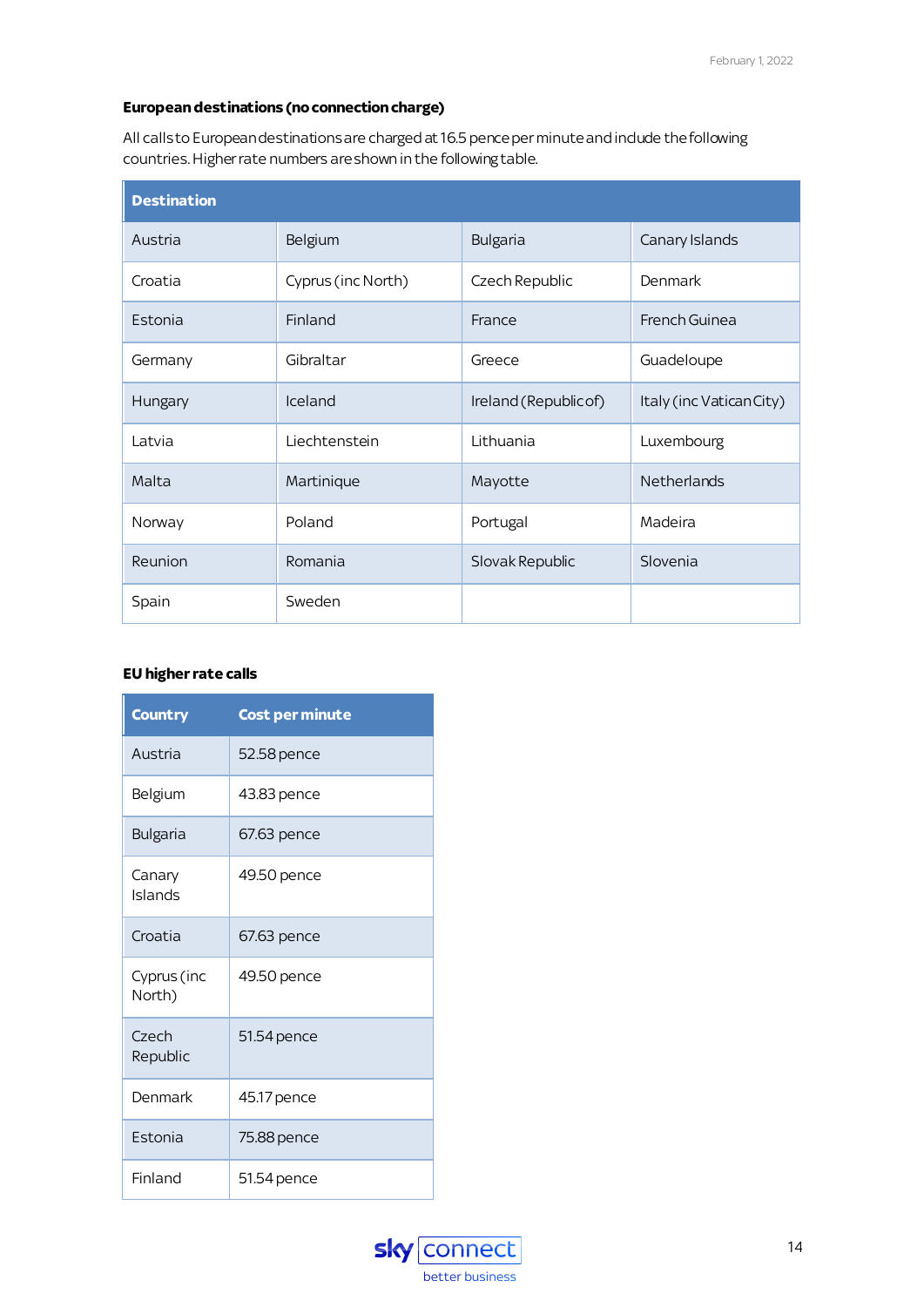| <b>Country</b>                                            | <b>Cost per minute</b> |
|-----------------------------------------------------------|------------------------|
| France                                                    | 43.83 pence            |
| French<br>Guiana                                          | 136.73 pence           |
| Germany                                                   | 43.83 pence            |
| Gibraltar                                                 | 48.65 pence            |
| Greece                                                    | 39.50 pence            |
| Guadeloupe<br>(inc Saint<br>Barthélemy &<br>Saint Martin) | 109.33 pence           |
| Hungary                                                   | 51.54 pence            |
| Iceland                                                   | 42.13 pence            |
| Ireland<br>(Republic of)                                  | 40.75 pence            |
| Italy (inc<br>Vatican City)                               | 47.33 pence            |
| Latvia                                                    | 75.88 pence            |
| Liechtenstein                                             | 19.06 pence            |
| Lithuania                                                 | 75.88 pence            |
| Luxembourg                                                | 44.58 pence            |
| Malta                                                     | 51.54 pence            |
| Martinique                                                | 109.33 pence           |
| Mayotte                                                   | 132.39 pence           |
| Netherlands                                               | 43.83 pence            |
| Norway                                                    | 24.00 pence            |
| Poland                                                    | 52.58 pence            |
| Portugal (inc<br>Madeira &<br>Azores)                     | 48.67 pence            |
| Reunion                                                   | 109.33 pence           |

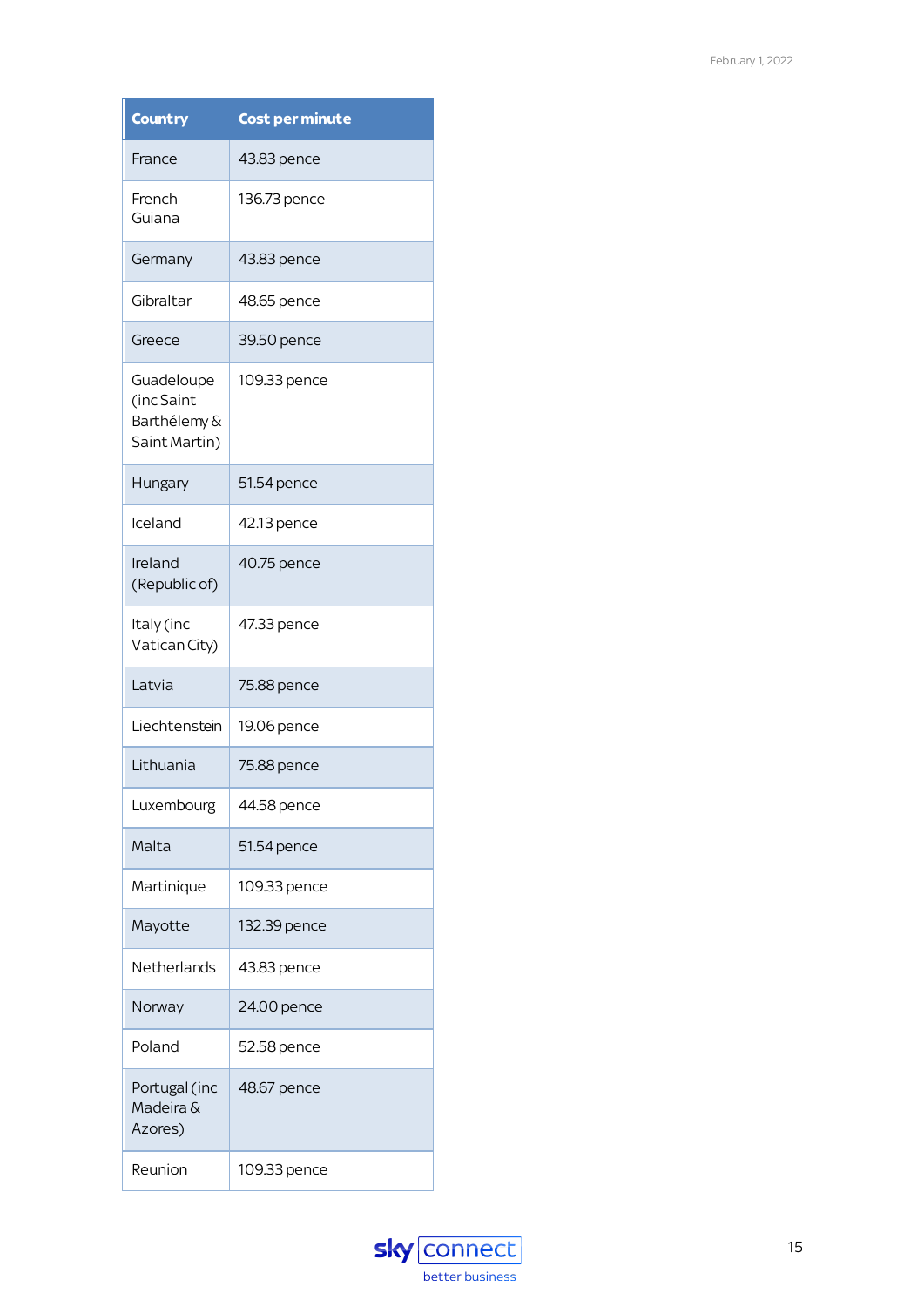| <b>Country</b>                        | <b>Cost per minute</b> |
|---------------------------------------|------------------------|
| Romania                               | 75.88 pence            |
| Slovak<br>Republic                    | 51.54 pence            |
| Slovenia                              | 67.63 pence            |
| Spain (incthe<br>Balearic<br>Islands) | 47.33 pence            |
| Sweden                                | 43.83 pence            |

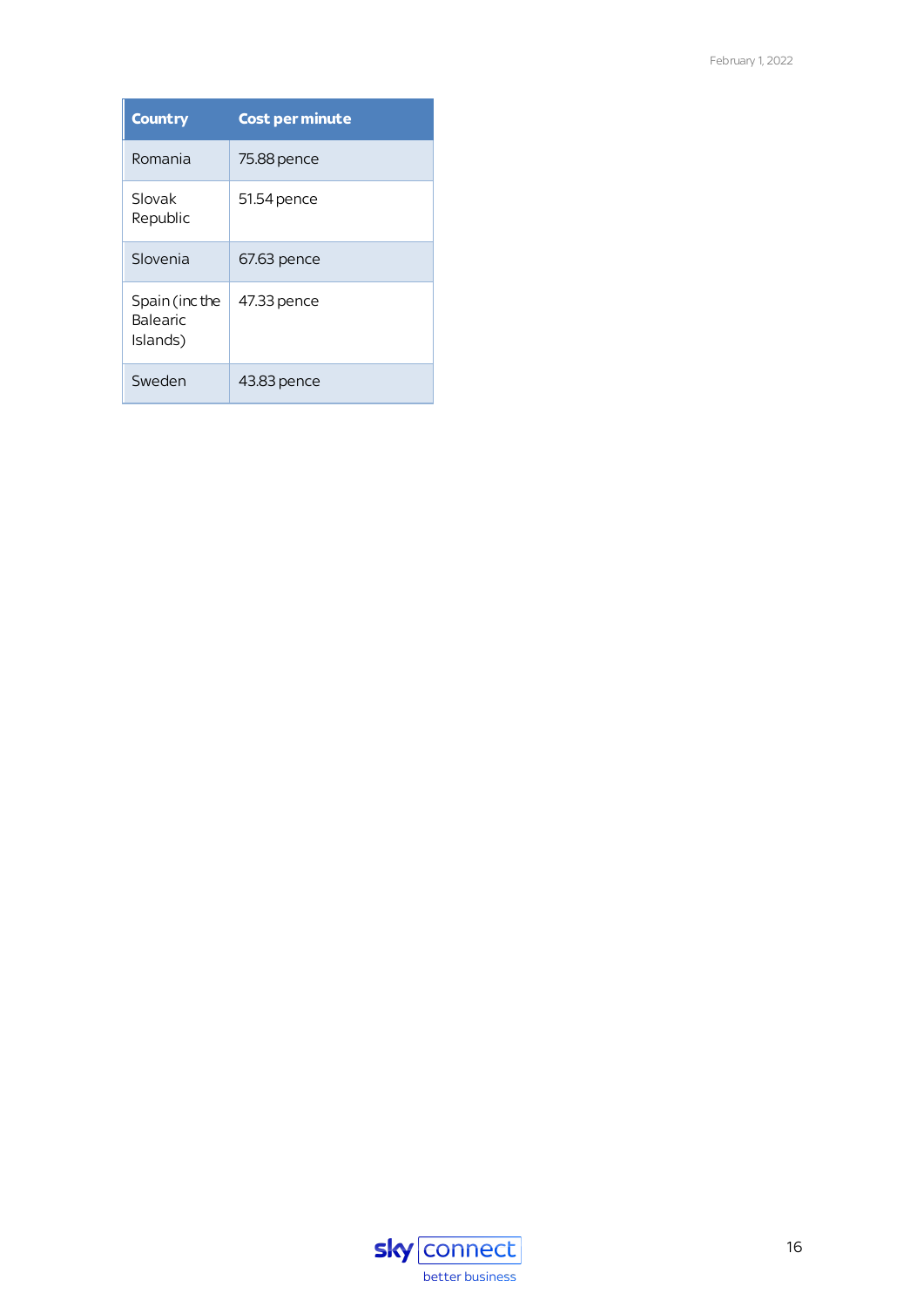#### **International non-EU**

| <b>Country</b>                        | <b>Landlin</b><br>e | Mobile/higher rateper minute |
|---------------------------------------|---------------------|------------------------------|
| Afghanistan                           | 111.23<br>pence     | 136.73 pence                 |
| Albania                               | 42.13<br>pence      | 67.63 pence                  |
| Algeria                               | 42.13<br>pence      | 67.63 pence                  |
| Andorra                               | 36.51<br>pence      | 62.01 pence                  |
| Angola                                | 83.83<br>pence      | 109.33 pence                 |
| Anguilla                              | 64.77<br>pence      | 90.27 pence                  |
| Antarctica<br>Australian<br>Territory | 132.60<br>pence     | 132.60 pence                 |
| Antarctica                            | 132.60<br>pence     | 132.60 pence                 |
| Antigua &<br>Barbuda                  | 22.30<br>pence      | 47.80 pence                  |
| Antilles<br>(Netherlands<br>⟩         | 63.40<br>pence      | 88.90 pence                  |
| Argentina                             | 80.85<br>pence      | 106.35 pence                 |
| Armenia                               | 83.83<br>pence      | 109.33 pence                 |
| Aruba                                 | 63.40<br>pence      | 88.90 pence                  |
| Ascension<br>Island                   | 83.83<br>pence      | 83.83 pence                  |
| Australia                             | 24.00<br>pence      | 24.00 pence                  |
| Azerbaijani<br>Republic               | 50.38<br>pence      | 75.88 pence                  |

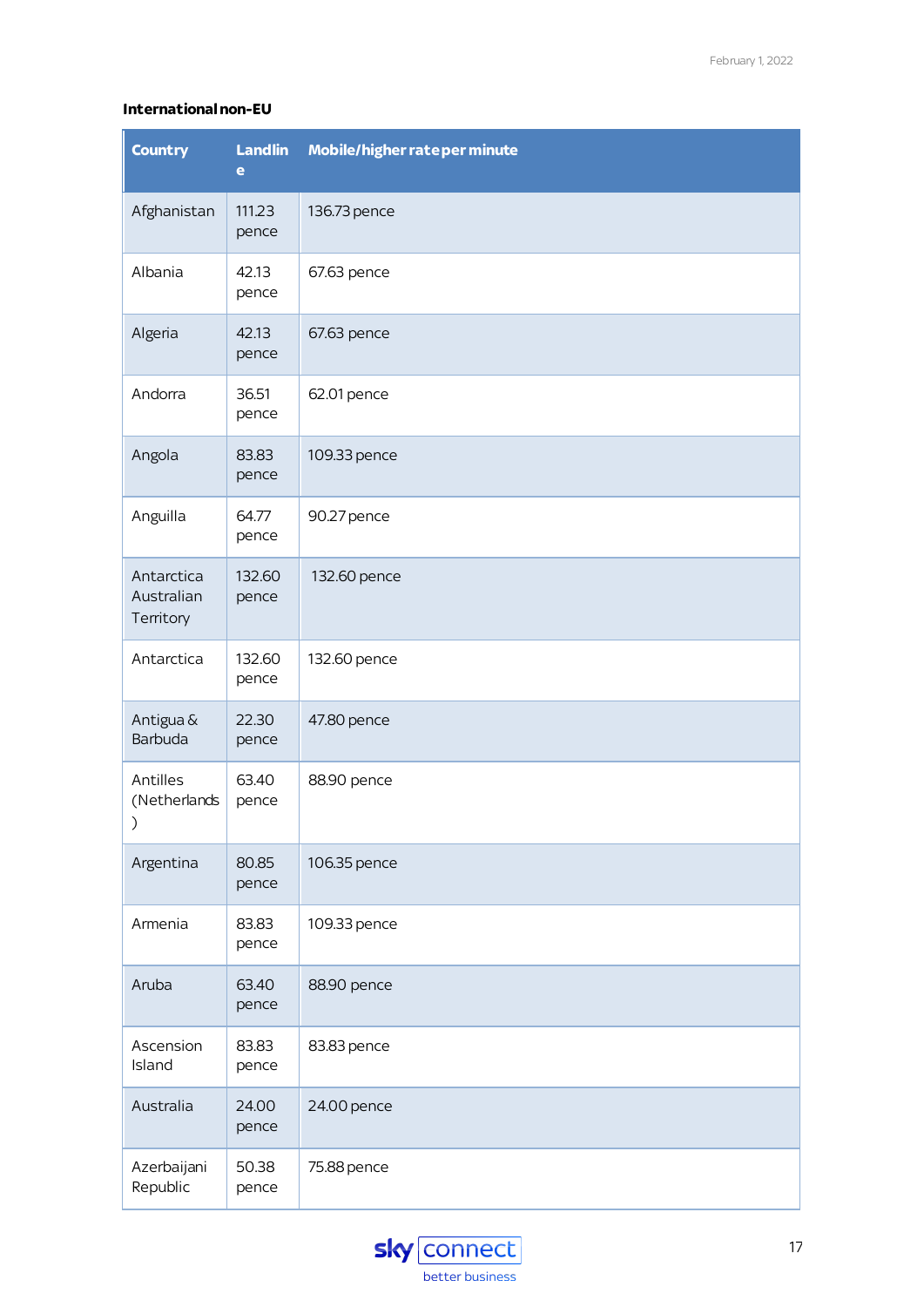| <b>Country</b>              | <b>Landlin</b><br>e | Mobile/higher rateper minute |
|-----------------------------|---------------------|------------------------------|
| <b>Bahamas</b>              | 64.77<br>pence      | 64.77 pence                  |
| Bahrain                     | 83.83<br>pence      | 109.33 pence                 |
| Bangladesh                  | 23.83<br>pence      | 49.33 pence                  |
| Barbados                    | 23.17<br>pence      | 48.67 pence                  |
| <b>Belarus</b>              | 50.38<br>pence      | 75.88 pence                  |
| Belize                      | 83.83<br>pence      | 109.33 pence                 |
| Benin                       | 80.85<br>pence      | 106.35 pence                 |
| Bermuda                     | 22.30<br>pence      | 47.80 pence                  |
| Bhutan                      | 67.32<br>pence      | 92.82 pence                  |
| <b>Bolivia</b>              | 83.83<br>pence      | 109.33 pence                 |
| Bosnia and<br>Herzegovina   | 42.13<br>pence      | 67.63 pence                  |
| Botswana                    | 80.85<br>pence      | 106.35 pence                 |
| Brazil                      | 80.85<br>pence      | 110.33 pence                 |
| <b>Brunei</b><br>Darussalam | 67.32<br>pence      | 92.82 pence                  |
| <b>Burkina Faso</b>         | 83.83<br>pence      | 109.33 pence                 |
| Burundi                     | 83.83<br>pence      | 109.33 pence                 |
| Cambodia<br>(Kingdom of)    | 193.02<br>pence     | 218.52 pence                 |

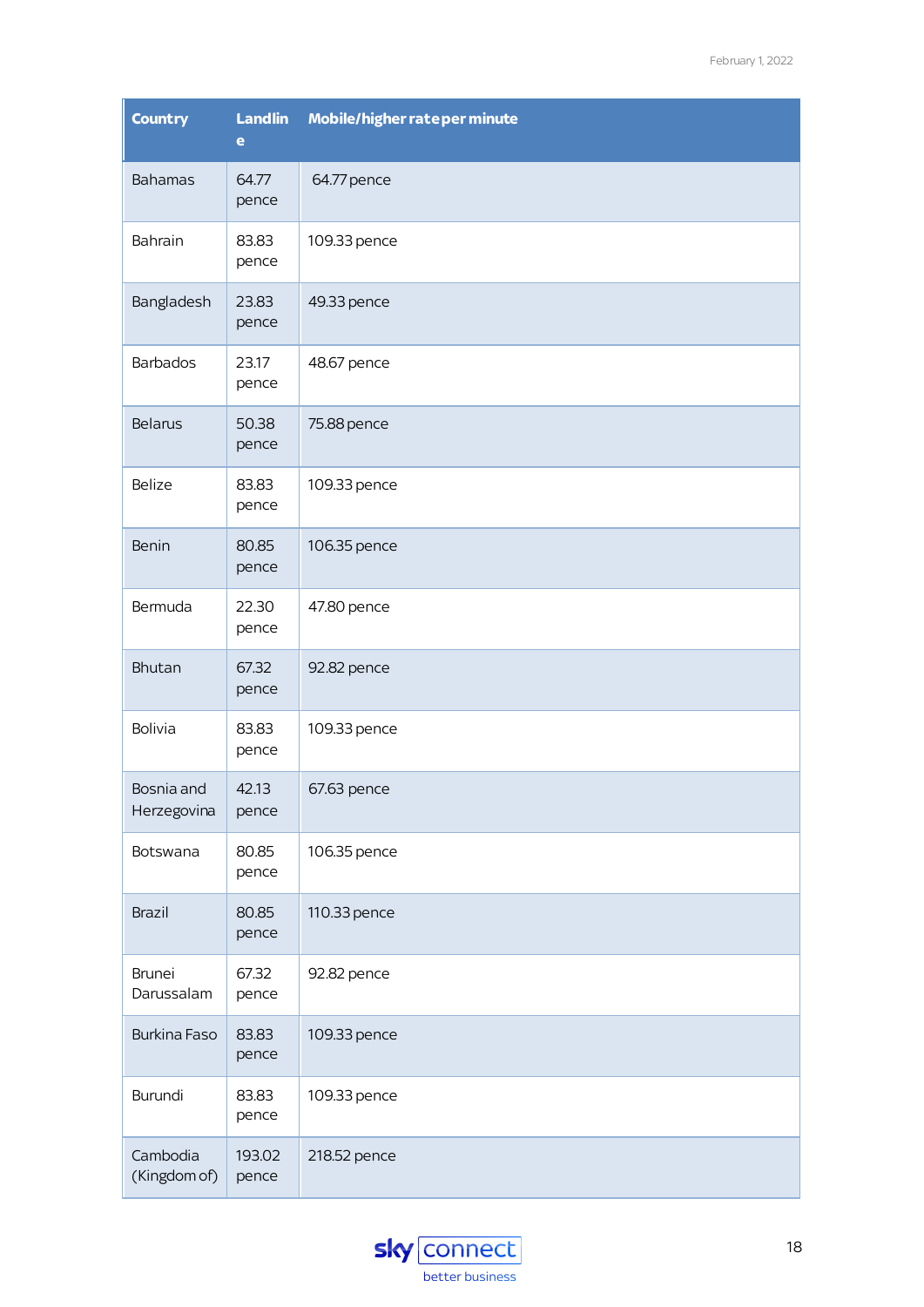| <b>Country</b>                 | <b>Landlin</b><br>e | Mobile/higher rateper minute |
|--------------------------------|---------------------|------------------------------|
| Cameroon                       | 80.85<br>pence      | 106.35 pence                 |
| Canada                         | 16.17<br>pence      | 16.17 pence                  |
| Cape Verde                     | 83.83<br>pence      | 109.33 pence                 |
| Cayman<br>Islands              | 64.77<br>pence      | 90.27 pence                  |
| Central<br>African<br>Republic | 130.38<br>pence     | 130.38 pence                 |
| Chad                           | 132.60<br>pence     | 132.60 pence                 |
| Chile                          | 80.85<br>pence      | 106.35 pence                 |
| China                          | 22.30<br>pence      | 47.80 pence                  |
| Christmas<br>Islands           | 24.00<br>pence      | 24.00 pence                  |
| Cocos<br>Islands               | 24.00<br>pence      | 24.00 pence                  |
| Colombia                       | 83.83<br>pence      | 109.33 pence                 |
| Comoros                        | 111.23<br>pence     | 136.73 pence                 |
| Congo                          | 111.23<br>pence     | 136.73 pence                 |
| Cook Islands                   | 132.60<br>pence     | 132.60 pence                 |
| Costa Rica                     | 80.85<br>pence      | 106.35 pence                 |
| Cote d'Ivoire                  | 106.89<br>pence     | 132.39 pence                 |
| Cuba                           | 111.23<br>pence     | 136.73 pence                 |

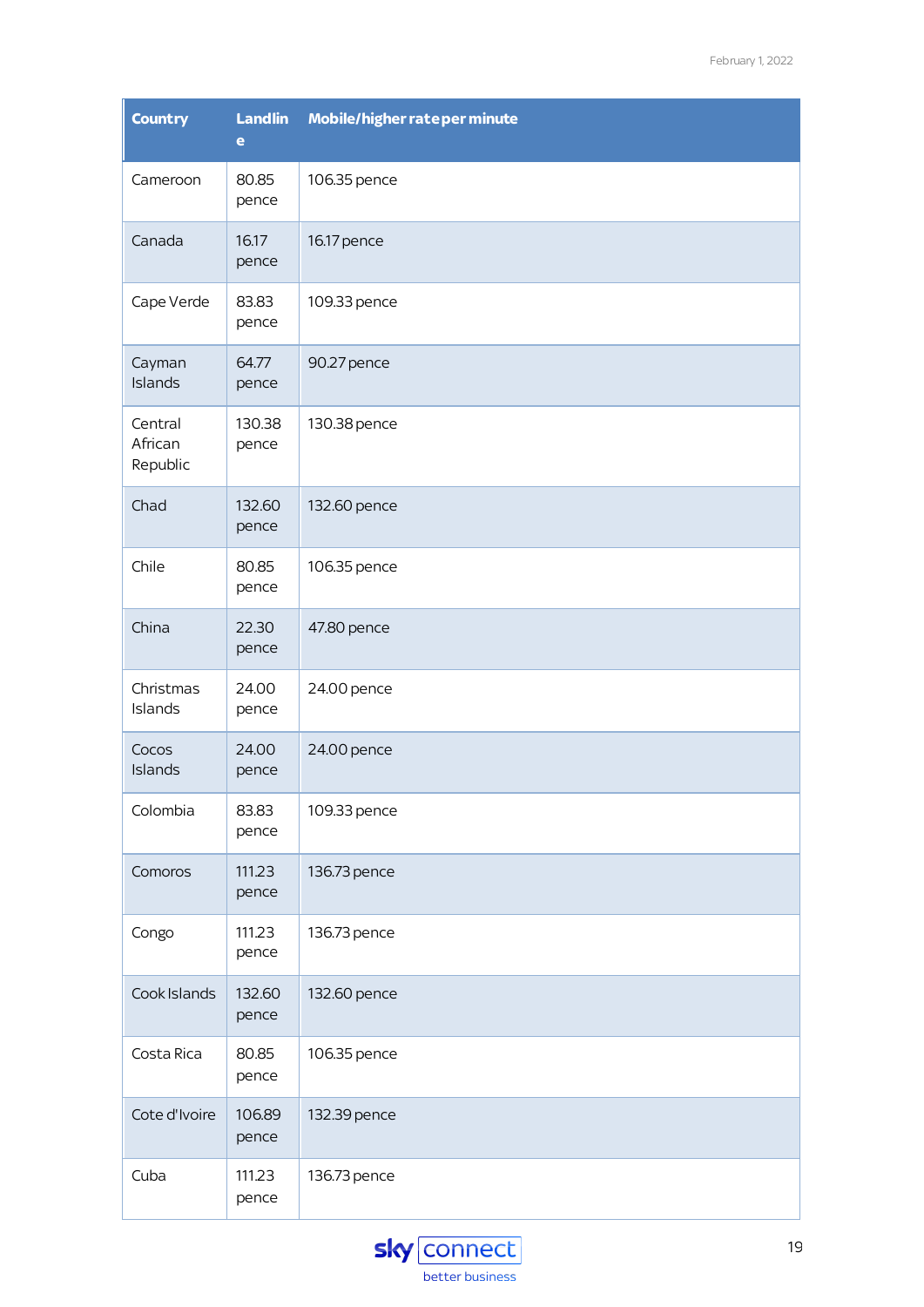| <b>Country</b>                                                | <b>Landlin</b><br>e | Mobile/higher rateper minute |
|---------------------------------------------------------------|---------------------|------------------------------|
| Democratic<br>Republic of<br>the Congo<br>(formerly<br>Zaire) | 83.83<br>pence      | 109.33 pence                 |
| Diego Garcia                                                  | 170.81<br>pence     | 170.81 pence                 |
| Djibouti                                                      | 83.83<br>pence      | 109.33 pence                 |
| Dominica                                                      | 75.57<br>pence      | 101.07 pence                 |
| Dominican<br>Republic                                         | 64.77<br>pence      | 90.27 pence                  |
| East Timor                                                    | 193.02<br>pence     | 218.52 pence                 |
| Ecuador                                                       | 83.83<br>pence      | 109.33 pence                 |
| Egypt                                                         | 83.08<br>pence      | 108.58 pence                 |
| El Salvador                                                   | 106.89<br>pence     | 132.39 pence                 |
| Equatorial<br>Guinea                                          | 111.23<br>pence     | 136.73 pence                 |
| Eritrea                                                       | 106.89<br>pence     | 132.39 pence                 |
| Ethiopia<br>(Federal<br>Democratic<br>Republic of)            | 106.89<br>pence     | 132.39 pence                 |
| Falkland<br>Islands                                           | 83.83<br>pence      | 83.83 pence                  |
| Faroe Islands                                                 | 36.51<br>pence      | 62.01 pence                  |
| Fiji                                                          | 83.83<br>pence      | 109.33 pence                 |

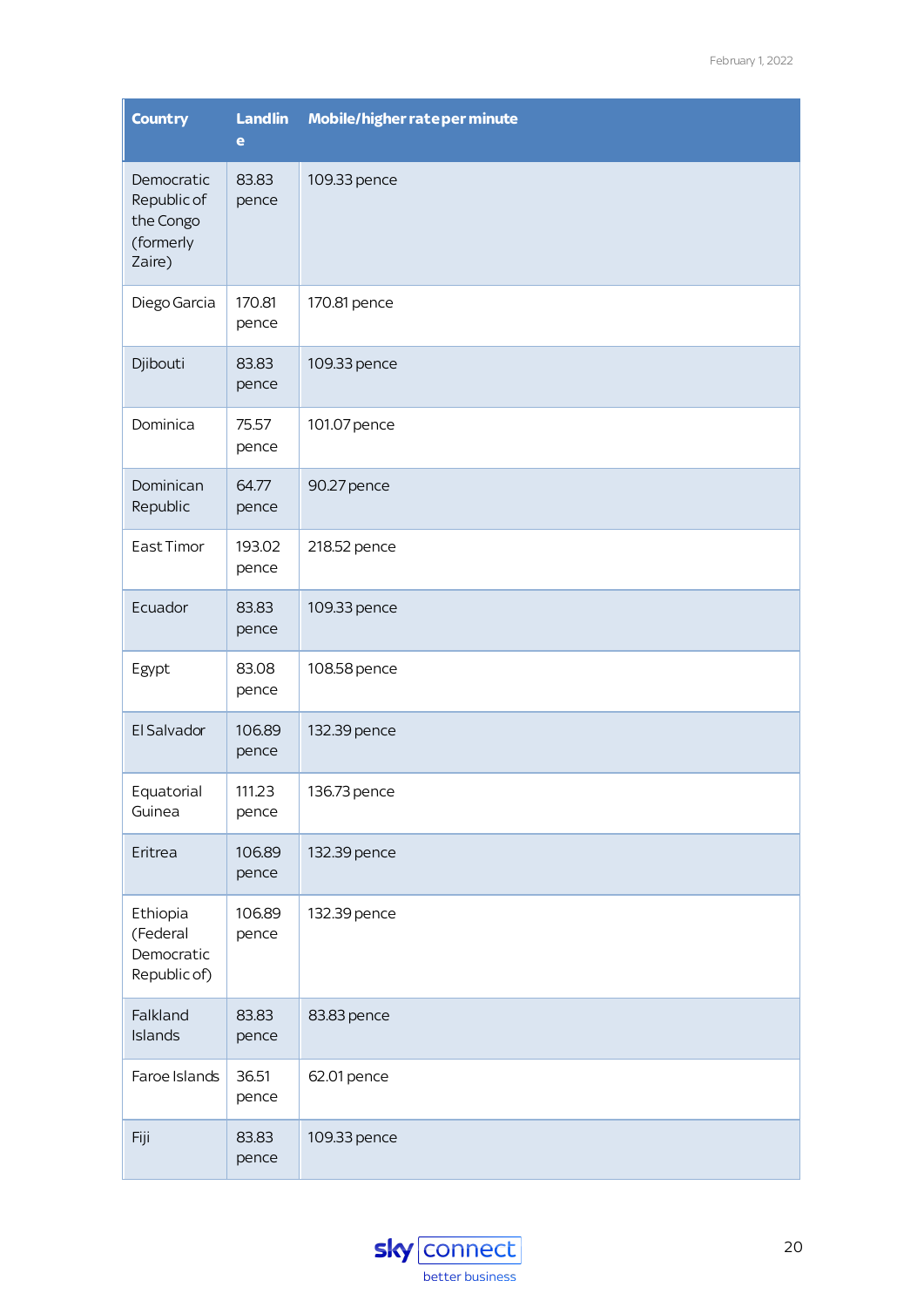| <b>Country</b>             | <b>Landlin</b><br>e | Mobile/higher rateper minute |
|----------------------------|---------------------|------------------------------|
| French<br>Polynesia        | 170.81<br>pence     | 196.31 pence                 |
| Gabon                      | 80.85<br>pence      | 106.35 pence                 |
| Gambia                     | 80.85<br>pence      | 106.35 pence                 |
| Georgia                    | 63.40<br>pence      | 88.90 pence                  |
| Ghana                      | 84.83<br>pence      | 110.33 pence                 |
| Greenland                  | 83.83<br>pence      | 109.33 pence                 |
| Grenada (inc<br>Carriacou) | 22.30<br>pence      | 47.80 pence                  |
| Guam                       | 111.23<br>pence     | 111.23 pence                 |
| Guatemala                  | 80.85<br>pence      | 106.35 pence                 |
| Guinea                     | 83.83<br>pence      | 109.33 pence                 |
| Guinea<br>Bissau           | 132.60<br>pence     | 132.60 pence                 |
| Guyana                     | 106.89<br>pence     | 132.39 pence                 |
| Haiti                      | 100.00<br>pence     | 125.50 pence                 |
| Honduras                   | 80.85<br>pence      | 106.35 pence                 |
| Hong Kong                  | 11.66<br>pence      | 11.66 pence                  |
| India                      | 24.92<br>pence      | 50.42 pence                  |
| Indonesia                  | 65.62<br>pence      | 91.12 pence                  |

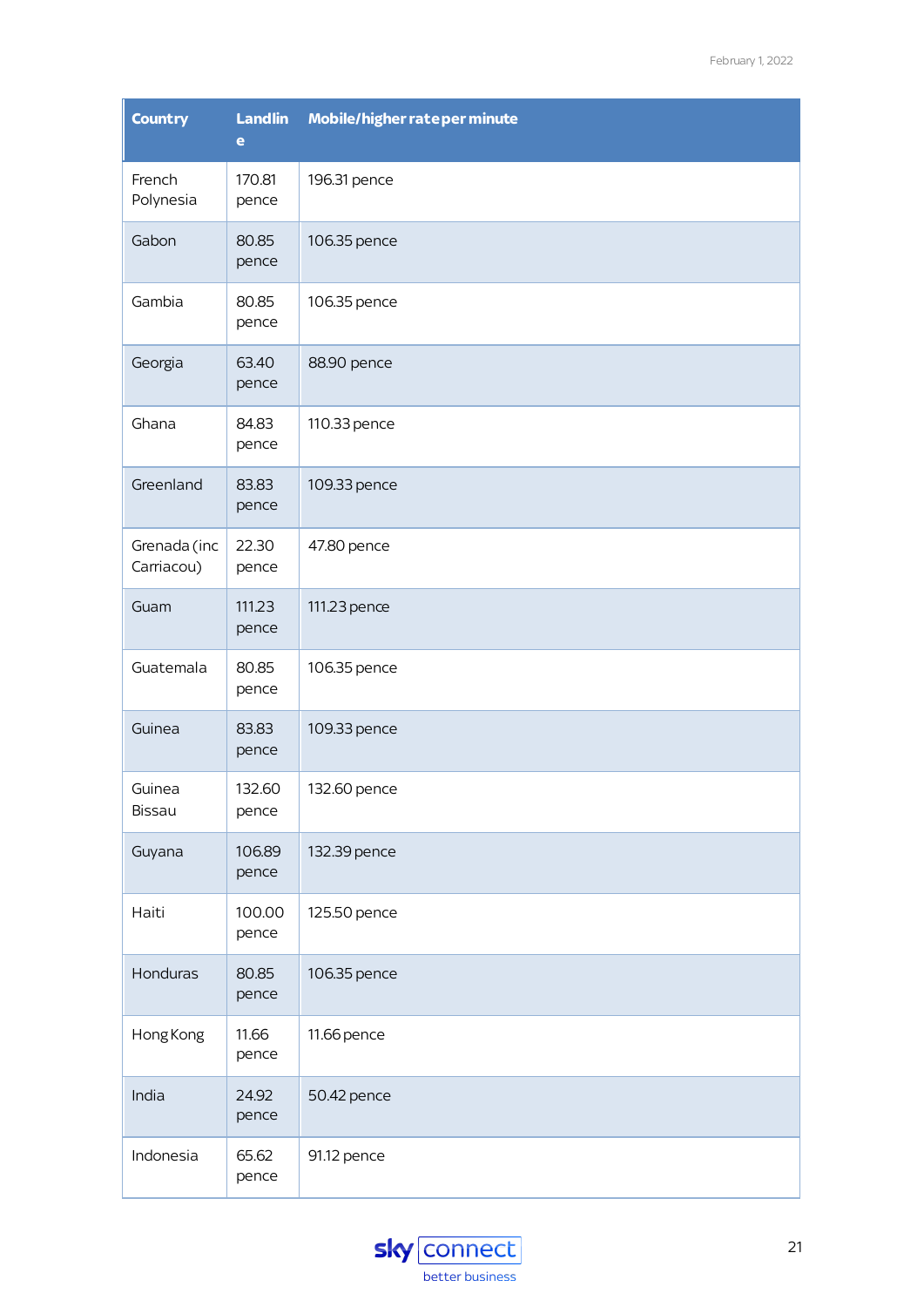| <b>Country</b>               | <b>Landlin</b><br>e | Mobile/higher rateper minute |
|------------------------------|---------------------|------------------------------|
| Iran                         | 106.89<br>pence     | 132.39 pence                 |
| Iraq                         | 106.89<br>pence     | 132.39 pence                 |
| Israel                       | 52.50<br>pence      | 78.00 pence                  |
| Jamaica                      | 23.17<br>pence      | 48.67 pence                  |
| Japan                        | 9.53<br>pence       | 35.03 pence                  |
| Jordan                       | 104.34<br>pence     | 129.84 pence                 |
| Kazakhstan                   | 65.62<br>pence      | 91.12 pence                  |
| Kenya                        | 84.83<br>pence      | 110.33 pence                 |
| Kiribati                     | 132.60<br>pence     | 132.60 pence                 |
| Korea PDR<br>(North)         | 132.60<br>pence     | 132.60 pence                 |
| Korea<br>Republic<br>(South) | 67.32<br>pence      | 92.82 pence                  |
| Kosovo                       | 42.13<br>pence      | 67.63 pence                  |
| Kuwait                       | 83.83<br>pence      | 109.33 pence                 |
| Kyrgyz<br>Republic           | 65.62<br>pence      | 91.12 pence                  |
| Laos                         | 130.38<br>pence     | 155.88 pence                 |
| Lebanon                      | 104.34<br>pence     | 129.84 pence                 |
| Lesotho                      | 80.85<br>pence      | 106.35 pence                 |

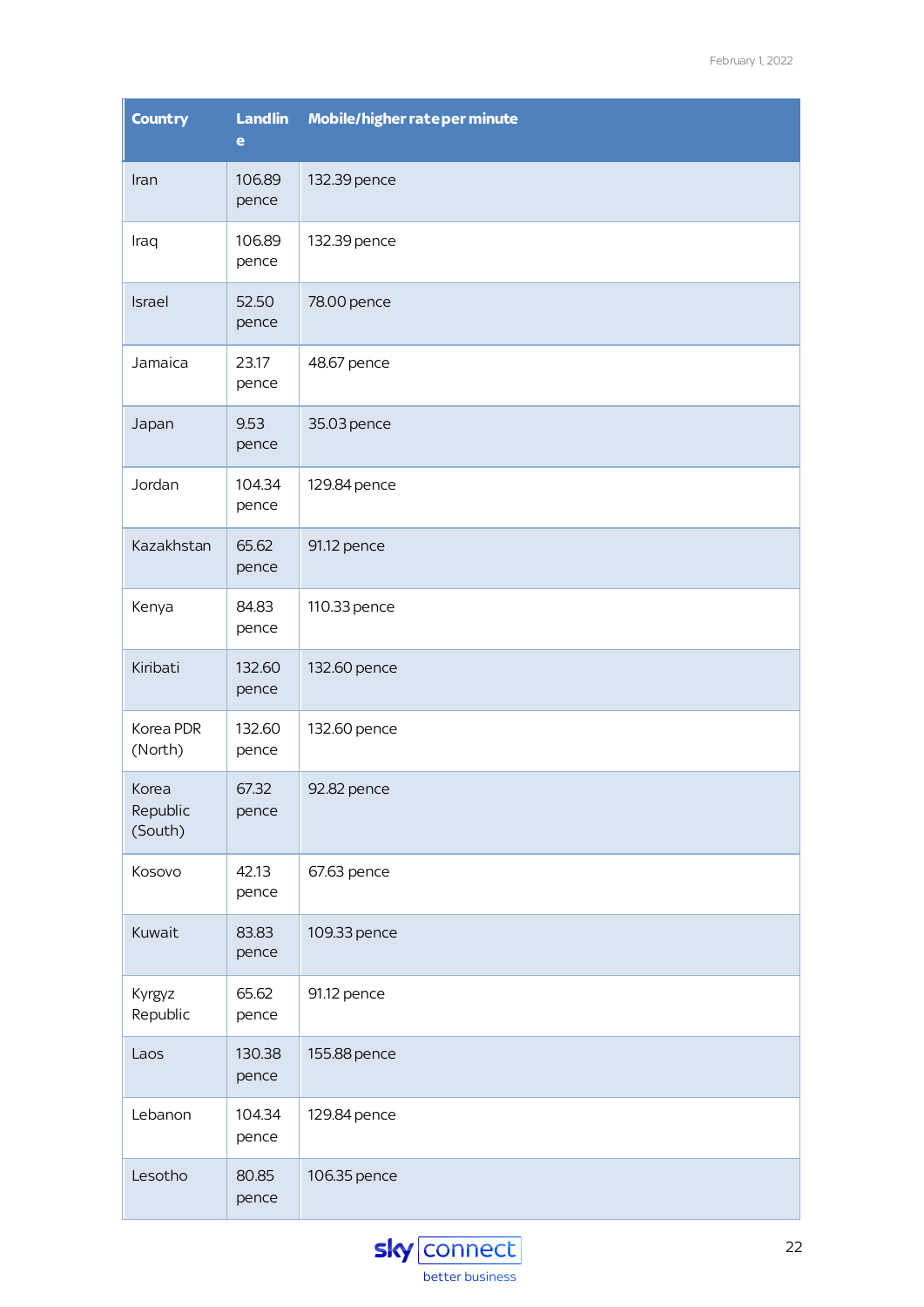| <b>Country</b>              | <b>Landlin</b><br>e | Mobile/higher rateper minute |
|-----------------------------|---------------------|------------------------------|
| Liberia                     | 80.85<br>pence      | 106.35 pence                 |
| Libya                       | 42.13<br>pence      | 67.63 pence                  |
| Macao                       | 67.32<br>pence      | 92.82 pence                  |
| Macedonia                   | 42.13<br>pence      | 67.63 pence                  |
| Madagascar                  | 83.83<br>pence      | 109.33 pence                 |
| Malawi (The<br>Republic of) | 80.85<br>pence      | 106.35 pence                 |
| Malaysia                    | 40.43<br>pence      | 65.93 pence                  |
| Maldives                    | 83.83<br>pence      | 109.33 pence                 |
| Mali                        | 83.83<br>pence      | 109.33 pence                 |
| Marshall<br>Island          | 132.60<br>pence     | 132.60 pence                 |
| Mauritania                  | 111.23<br>pence     | 136.73 pence                 |
| Mauritius                   | 106.89<br>pence     | 132.39 pence                 |
| Mexico                      | 67.32<br>pence      | 92.82 pence                  |
| Micronesia                  | 132.60<br>pence     | 132.60 pence                 |
| Moldova                     | 63.40<br>pence      | 88.90 pence                  |
| Monaco                      | 34.30<br>pence      | 59.80 pence                  |
| Mongolia                    | 130.38<br>pence     | 155.88 pence                 |

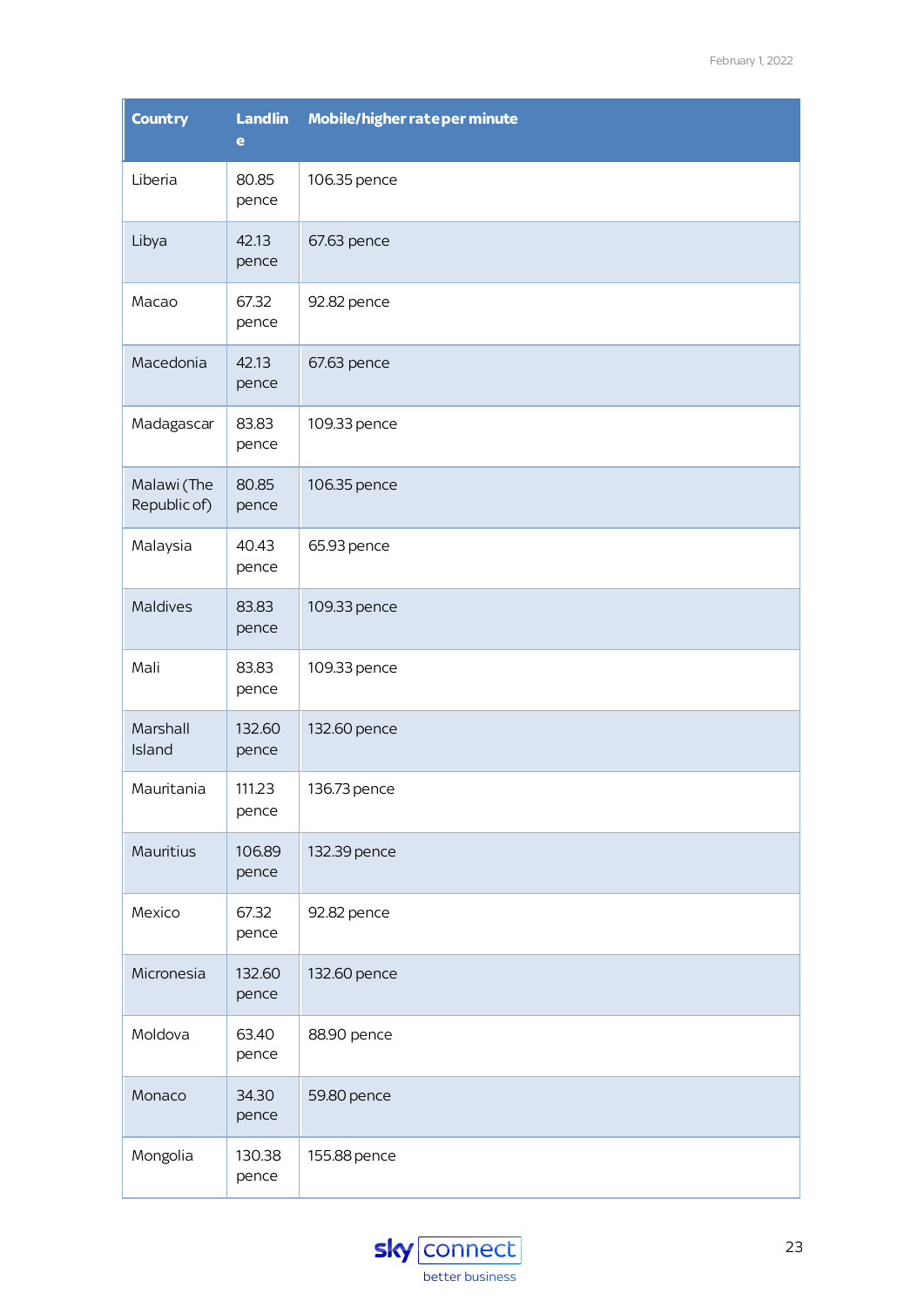| <b>Country</b>                          | <b>Landlin</b><br>e | Mobile/higher rateper minute |
|-----------------------------------------|---------------------|------------------------------|
| Montenegro                              | 42.13<br>pence      | 67.63 pence                  |
| Montserrat                              | 75.57<br>pence      | 101.07 pence                 |
| Morocco                                 | 42.13<br>pence      | 67.63 pence                  |
| Mozambique                              | 83.83<br>pence      | 109.33 pence                 |
| Myanmar<br>(formerly<br>Burma)          | 111.23<br>pence     | 136.73 pence                 |
| Namibia                                 | 80.85<br>pence      | 106.35 pence                 |
| Nauru                                   | 132.60<br>pence     | 132.60 pence                 |
| Nepal                                   | 67.32<br>pence      | 92.82 pence                  |
| <b>New</b><br>Caledonia                 | 170.81<br>pence     | 196.31 pence                 |
| New Zealand<br>(inc Chatham<br>Islands) | 31.00<br>pence      | 56.50 pence                  |
| Nicaragua                               | 106.89<br>pence     | 132.39 pence                 |
| Niger                                   | 83.83<br>pence      | 109.33 pence                 |
| Nigeria                                 | 68.67<br>pence      | 94.17 pence                  |
| Niue                                    | 130.38<br>pence     | 130.38 pence                 |
| Norfolk<br>Island                       | 111.23<br>pence     | 111.23 pence                 |
| Northern<br>Marianas                    | 106.89<br>pence     | 106.89 pence                 |

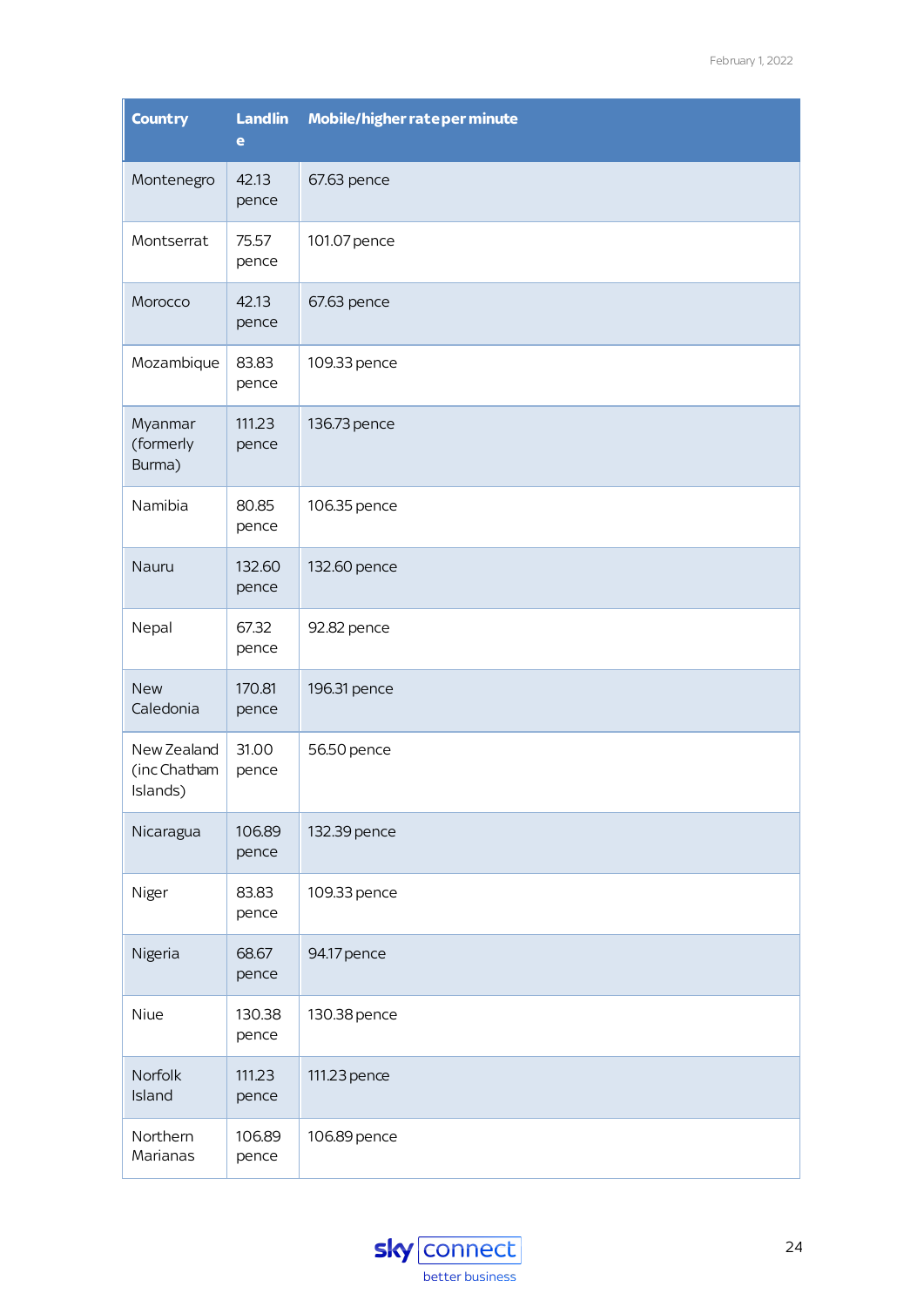| <b>Country</b>                       | <b>Landlin</b><br>e | Mobile/higher rateper minute |
|--------------------------------------|---------------------|------------------------------|
| Oman                                 | 83.83<br>pence      | 109.33 pence                 |
| Pakistan                             | 24.92<br>pence      | 50.42 pence                  |
| Palau (The<br>Republic of)           | 132.60<br>pence     | 132.60 pence                 |
| Palestinian<br>National<br>Authority | 50.38<br>pence      | 75.88 pence                  |
| Panama                               | 80.85<br>pence      | 106.35                       |
| Papua New<br>Guinea                  | 83.83<br>pence      | 109.33 pence                 |
| Paraguay                             | 80.85<br>pence      | 106.35 pence                 |
| Peru                                 | 80.85<br>pence      | 106.35 pence                 |
| Philippines                          | 70.42<br>pence      | 95.92 pence                  |
| Puerto Rico                          | 49.11<br>pence      | 49.11 pence                  |
| Qatar                                | 83.83<br>pence      | 109.33 pence                 |
| Rodriguez<br>Islands                 | 111.23<br>pence     | 111.23 pence                 |
| Ross Island                          | 64.77<br>pence      | 64.77 pence                  |
| Russian<br>Federation                | 52.50<br>pence      | 78.00 pence                  |
| Rwandese<br>Republic                 | 83.83<br>pence      | 109.33 pence                 |
| Samoa (US)                           | 132.60<br>pence     | 132.60 pence                 |
| Samoa<br>(Western)                   | 170.81<br>pence     | 196.31 pence                 |

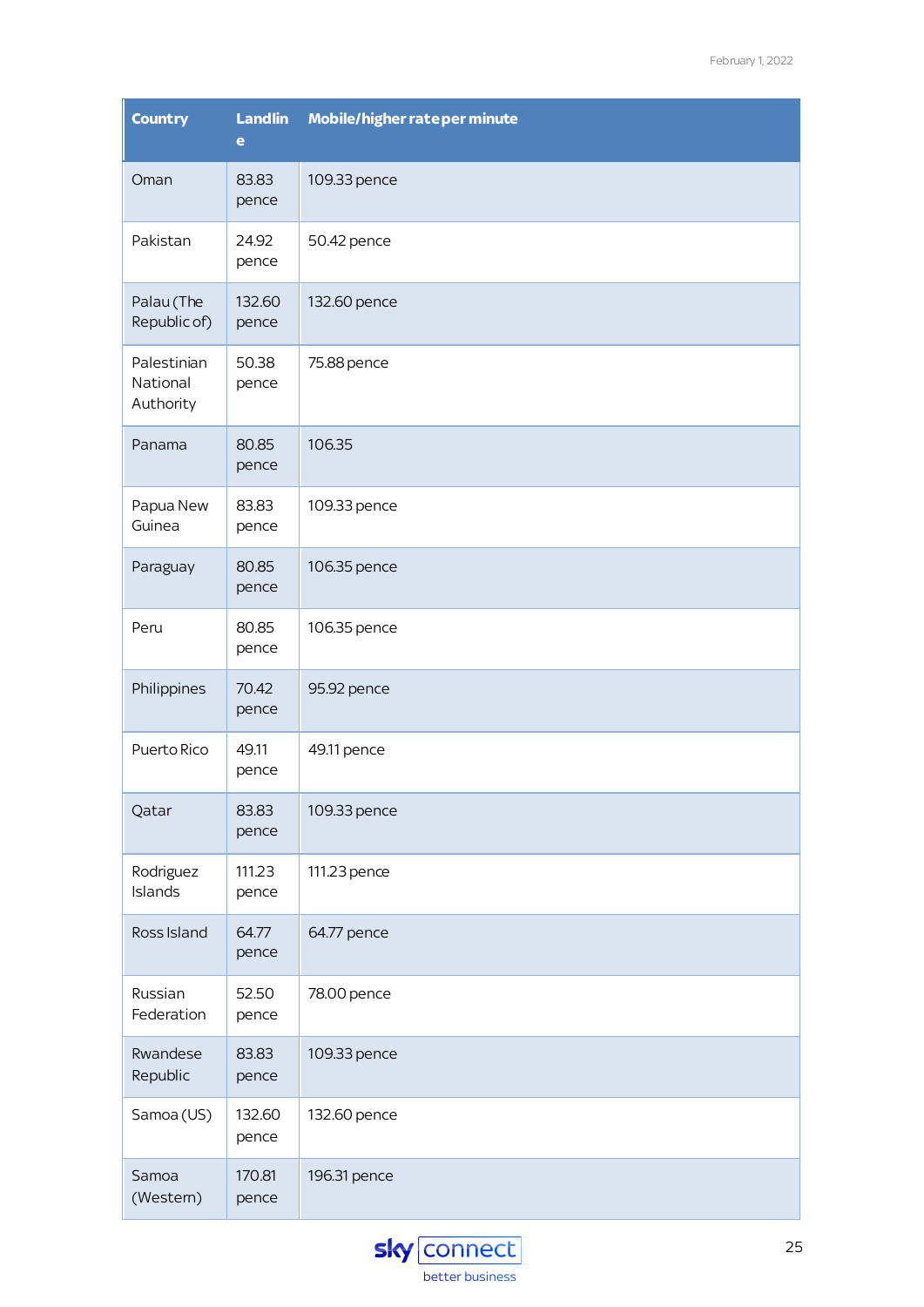| <b>Country</b>                                             | <b>Landlin</b><br>e | Mobile/higher rateper minute |
|------------------------------------------------------------|---------------------|------------------------------|
| San Marino                                                 | 42.13<br>pence      | 42.13 pence                  |
| Sao Tome &<br>Principe                                     | 132.60<br>pence     | 158.10 pence                 |
| Saudi Arabia                                               | 66.50<br>pence      | 92.00 pence                  |
| Senegal                                                    | 106.89<br>pence     | 132.39 pence                 |
| Serbia                                                     | 42.13<br>pence      | 67.63 pence                  |
| Seychelles                                                 | 106.89<br>pence     | 132.39 pence                 |
| Sierra Leone                                               | 80.85<br>pence      | 106.35 pence                 |
| Singapore                                                  | 18.64<br>pence      | 44.14 pence                  |
| Sint Maarten                                               | 63.40<br>pence      | 88.90 pence                  |
| Solomon<br>Islands                                         | 132.60<br>pence     | 132.60 pence                 |
| Somalia                                                    | 132.60<br>pence     | 158.10 pence                 |
| South Africa                                               | 52.50<br>pence      | 78.00 pence                  |
| South Sudan                                                | 80.85<br>pence      | 106.35 pence                 |
| Sri Lanka                                                  | 80.00<br>pence      | 105.50 pence                 |
| St Helena                                                  | 130.38<br>pence     | 130.38 pence                 |
| St Kitts &<br><b>Nevis</b><br>(formerly St<br>Christopher) | 64.77<br>pence      | 90.27 pence                  |

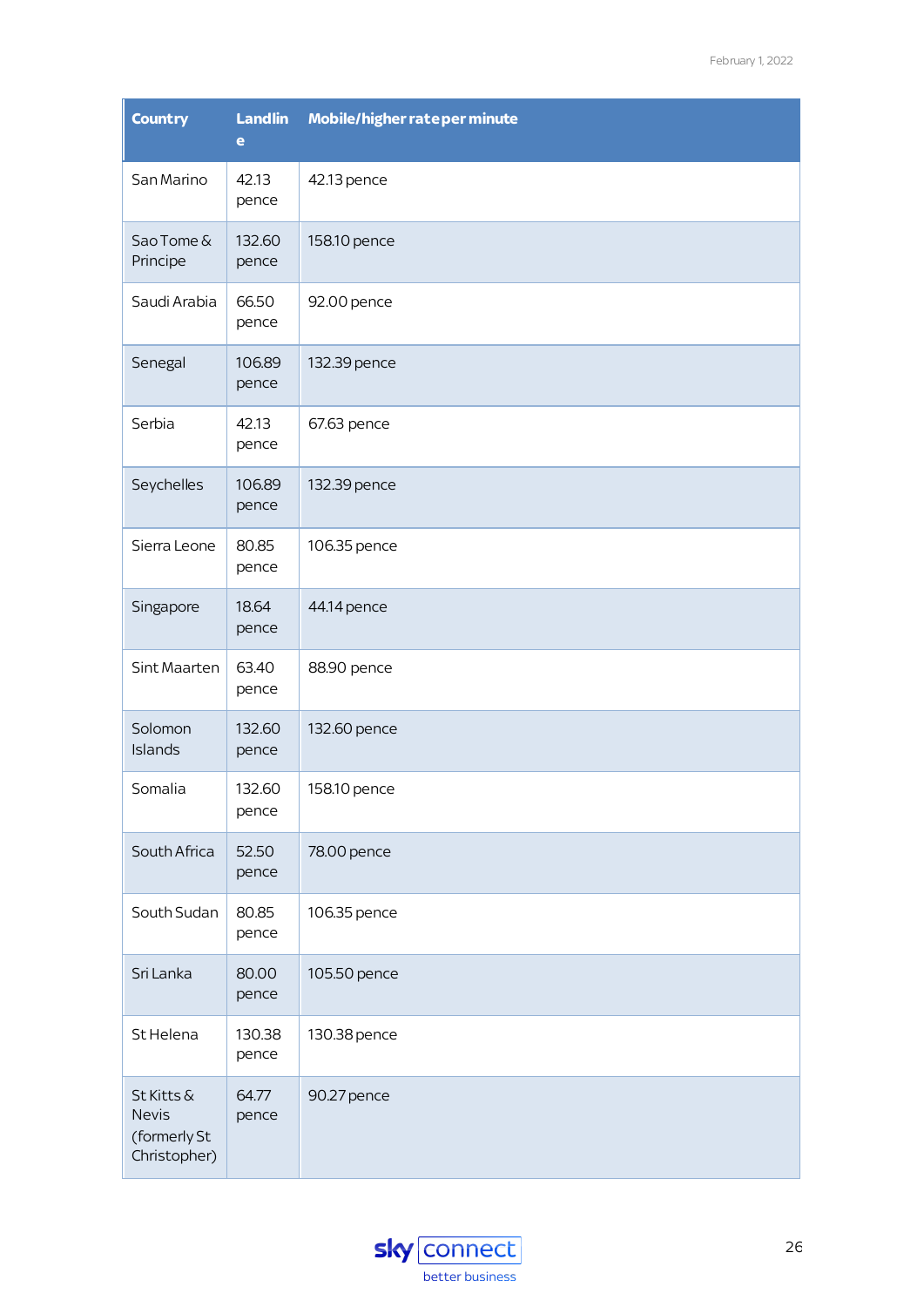| <b>Country</b>                    | <b>Landlin</b><br>$\bullet$ | Mobile/higher rateper minute |  |
|-----------------------------------|-----------------------------|------------------------------|--|
| St Lucia                          | 22.30<br>pence              | 47.80 pence                  |  |
| St Pierre &<br>Miquelon           | 64.77<br>pence              | 90.27 pence                  |  |
| St Vincent &<br>the<br>Grenadines | 64.77<br>pence              | 90.27 pence                  |  |
| Sudan                             | 80.85<br>pence              | 106.35 pence                 |  |
| Suriname                          | 126.47<br>pence             | 151.97 pence                 |  |
| Swaziland                         | 80.85<br>pence              | 106.35 pence                 |  |
| Switzerland                       | 18.33<br>pence              | 43.83 pence                  |  |
| Syria                             | 104.34<br>pence             | 129.84 pence                 |  |
| Taiwan                            | 67.32<br>pence              | 92.82 pence                  |  |
| Tajikistan                        | 83.83<br>pence              | 109.33 pence                 |  |
| Tanzania                          | 80.85<br>pence              | 106.35 pence                 |  |
| Thailand                          | 68.67<br>pence              | 94.17 pence                  |  |
| Togolese<br>Republic<br>(The)     | 106.89<br>pence             | 132.39 pence                 |  |
| Tokelau                           | 170.81<br>pence             | 170.81 pence                 |  |
| Tonga                             | 130.38<br>pence             | 155.88 pence                 |  |
| Trinidad &<br>Tobago              | 22.30<br>pence              | 47.80 pence                  |  |

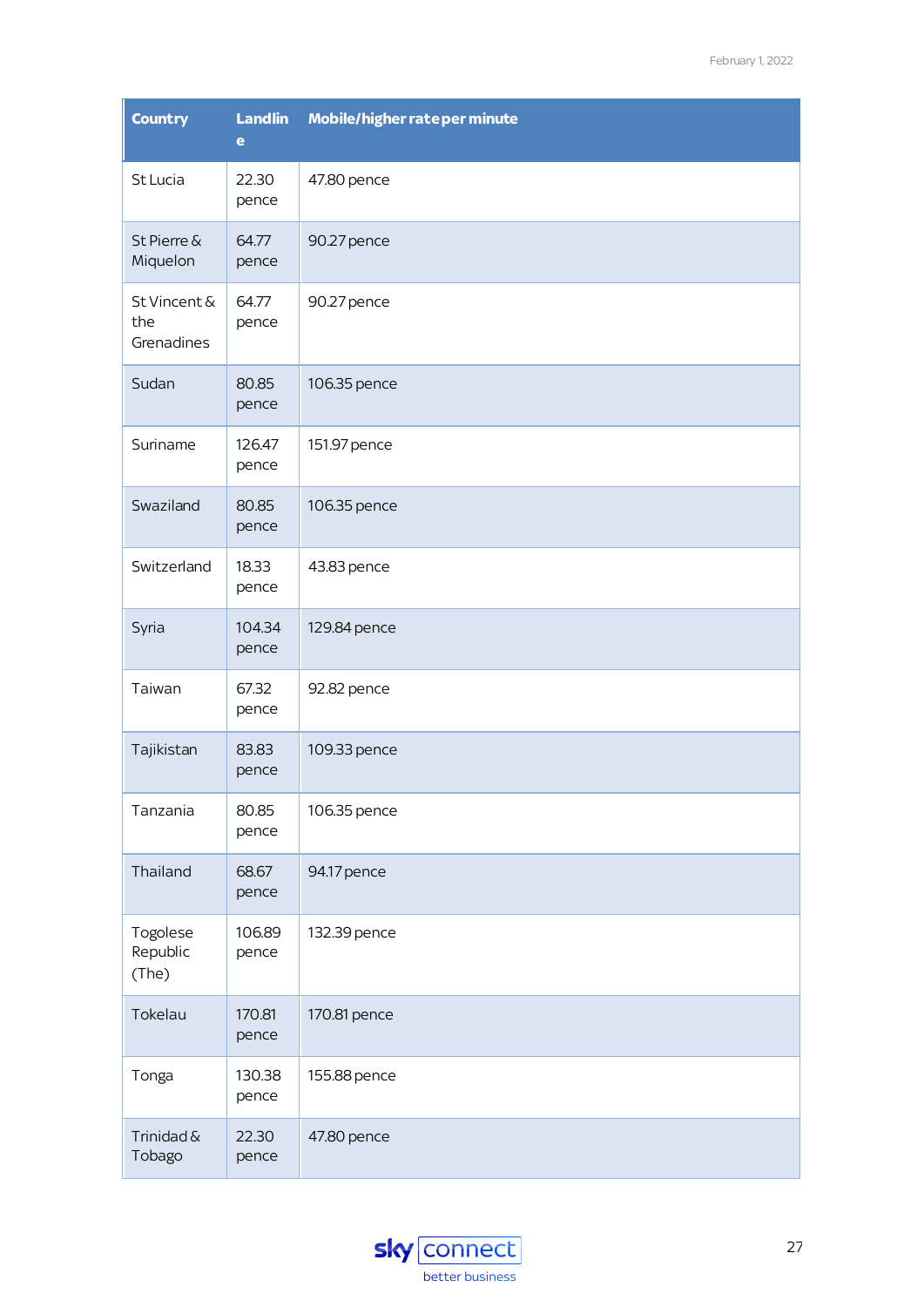| <b>Country</b>              | <b>Landlin</b><br>e | Mobile/higher rateper minute |
|-----------------------------|---------------------|------------------------------|
| Tristan Da<br>Cunha         | 193.02<br>pence     | 193.02 pence                 |
| Tunisia                     | 42.13<br>pence      | 67.63 pence                  |
| Turkey                      | 24.00<br>pence      | 49.50 pence                  |
| Turkmenista<br>n            | 79.06<br>pence      | 104.56 pence                 |
| Turks&<br>Caicos<br>Islands | 75.57<br>pence      | 101.07 pence                 |
| Tuvalu                      | 132.60<br>pence     | 132.60 pence                 |
| Uganda                      | 80.85<br>pence      | 106.35 pence                 |
| Ukraine                     | 50.38<br>pence      | 75.88 pence                  |
| United Arab<br>Emirates     | 66.50<br>pence      | 92.00 pence                  |
| Uruguay                     | 80.85<br>pence      | 106.35 pence                 |
| <b>USA</b>                  | 15.25<br>pence      | 15.25 pence                  |
| Uzbekistan                  | 65.62<br>pence      | 91.12 pence                  |
| Vanuatu                     | 132.60<br>pence     | 158.10 pence                 |
| Venezuela                   | 80.85<br>pence      | 106.35 pence                 |
| Vietnam                     | 130.38<br>pence     | 155.88 pence                 |
| Virgin Islands<br>(UK)      | 64.77<br>pence      | 90.27 pence                  |
| Virgin Islands<br>(US)      | 64.77<br>pence      | 64.77 pence                  |

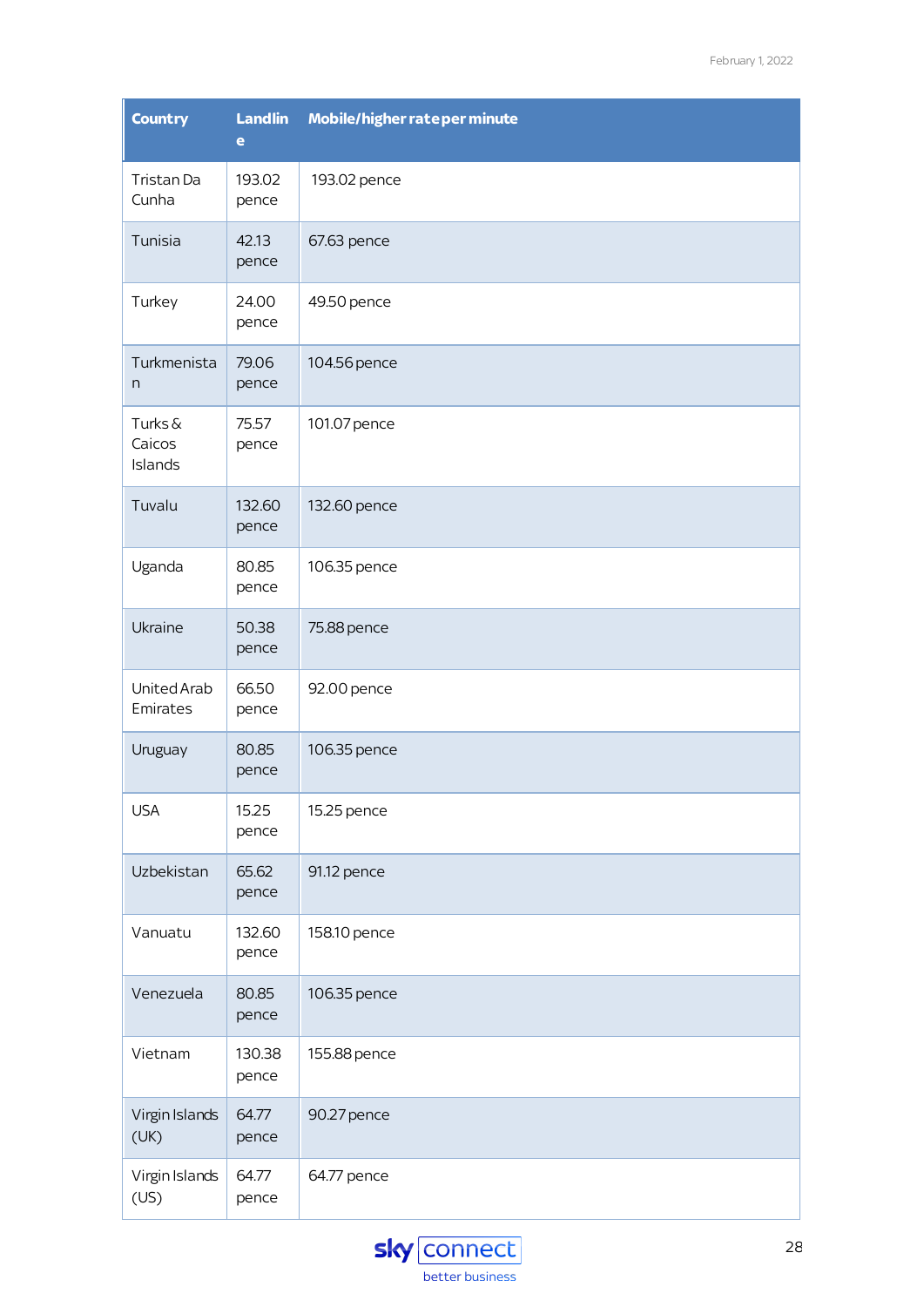| <b>Country</b>                                      | <b>Landlin</b><br>e | Mobile/higher rate per minute |
|-----------------------------------------------------|---------------------|-------------------------------|
| Wallis and<br>Futuna                                | 169.96<br>pence     | 169.96 pence                  |
| Yemen<br>(formerly<br>Yemen AR<br>and Yemen<br>PDR) | 106.89<br>pence     | 132.39 pence                  |
| Zambia                                              | 80.85<br>pence      | 106.35 pence                  |
| Zimbabwe                                            | 84.83<br>pence      | 110.33 pence                  |

#### <span id="page-30-0"></span>3.9.3 International add-on

This add-on can be added to your selected Sky Connect Advantage package and provides minute allocations to both international landline and mobile calls to the following destinations. The following minute limits apply and pricing will then revert to pence per minute set out above for any further calls made:

- Advantage and Advantage Pro up to 500 minutes
- Advantage Maxup to 750 minutes

| <b>Destination</b> |           |            |                                |
|--------------------|-----------|------------|--------------------------------|
| <b>Austria</b>     | Australia | Bangladesh | Belgium                        |
| <b>Brazil</b>      | Bulgaria  | Canada     | Canary Islands                 |
| <b>China</b>       | Croatia   | Cyprus     | Czech Republic                 |
| <b>Denmark</b>     | Estonia   | Finland    | France                         |
| Germany            | Gibraltar | Greece     | Hong Kong                      |
| <b>Hungary</b>     | India     | Ireland    | Israel (exduding<br>Palestine) |
| <b>Italy</b>       | Japan     | Latvia     | Lithuania                      |
| <b>Luxembourg</b>  | Madeira   | Malaysia   | <b>Netherlands</b>             |
| <b>New Zealand</b> | Norway    | Pakistan   | Poland                         |
| <b>Portugal</b>    | Romania   | Russia     | Slovakia                       |
| <b>Slovenia</b>    | Spain     | Sweden     | Switzerland                    |
| <b>Thailand</b>    | Turkey    | <b>USA</b> | Vietnam                        |